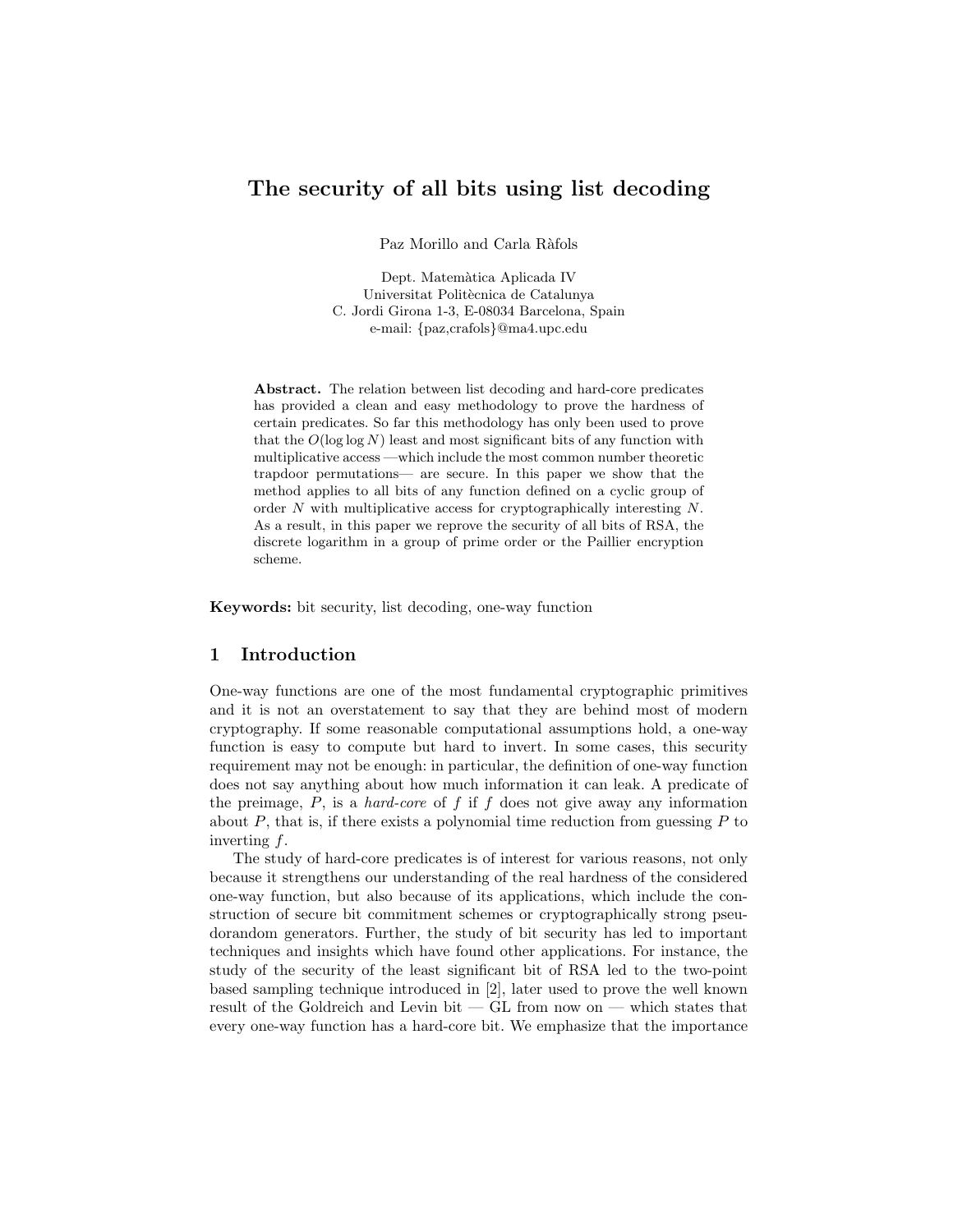of the GL result reaches far beyond the domain of bit security, and many works in other lines of research are in some way indebted to it, for instance in learning theory  $[4], [7]$ .

Many bit security results have very technical and sophisticated proofs. Although many proofs for different one-way functions have a similar structure, they have to be adapted to each particular case. In contrast, Akavia, Goldwasser and Safra [1] give a very elegant and general methodology to prove bit security results. In particular, they show how this methodology applies to prove the security of  $O(\log \log N)$  least and most significant bits of any function with *multiplicative* access - such as RSA and DL, for instance.

Akavia et al. raised the question whether this methodology applies to prove the security of internal bits, a question which we answer in the affirmative in this paper. Since the existing security proofs for the hardness of internal bits of RSA and DL are particularly technical and cumbersome to follow in all detail we refer the reader to [8] for an example— , we feel that a more readable proof should contribute much to the public discussion of the results and thus also to their credit and diffusion.

#### 1.1 Previous work

The GL result, which gives a hard-core predicate for any one-way function, can be reinterpreted as a list decoding algorithm for the Hadamard code. This suggested the possibility of a general methodology to prove bit security results. This methodology was formalized by Akavia et al. in 2003, where it was used to prove (or often reprove known results) the hardness of certain predicates for one way functions defined on a cyclic group  $\mathbb{G}$  of order N and having the property of multiplicative access, that is, functions f for which given  $f(x)$ ,  $f(x \cdot y)$  can be computed for any known  $y$  in almost all of the cases.

The most common number theoretic trapdoor permutations in cryptography, such as  $RSA_{N,e}(x) = x^e \mod N$ ,  $Rabin(x) = x^2 \mod N$ ,  $EXP_{p,g}(x) = g^x$ mod p and  $ECL_{p,a,b,Q}(x) = xQ$  — exponentiation in the group of  $\mathbb{F}_p$ -rational points of an elliptic curve  $E_{p,a,b}(\mathbb{F}_p)$  — have this property.

A part from the formalization of the list decoding methodology, one of the key contributions of Akavia et al. is to give a learning algorithm for functions  $f: \mathbb{Z}_N \to \mathbb{C}$ , which is a necessary piece to provide the aforementioned results.

The security of the internal bits had already been proved for some one-way functions with multiplicative access such as RSA and the discrete logarithm in [8] and the Paillier encryption scheme in [3].

#### 1.2 Organization

Sections 2, 3 and 4 are introductory: in section 2 we define the concept of hardcore predicate and give some of the results of Akavia et al. Sections 3 and 4 are devoted to basics of Fourier analysis and list decodable codes and to the relation between hard-core predicates and list decoding. We stress that many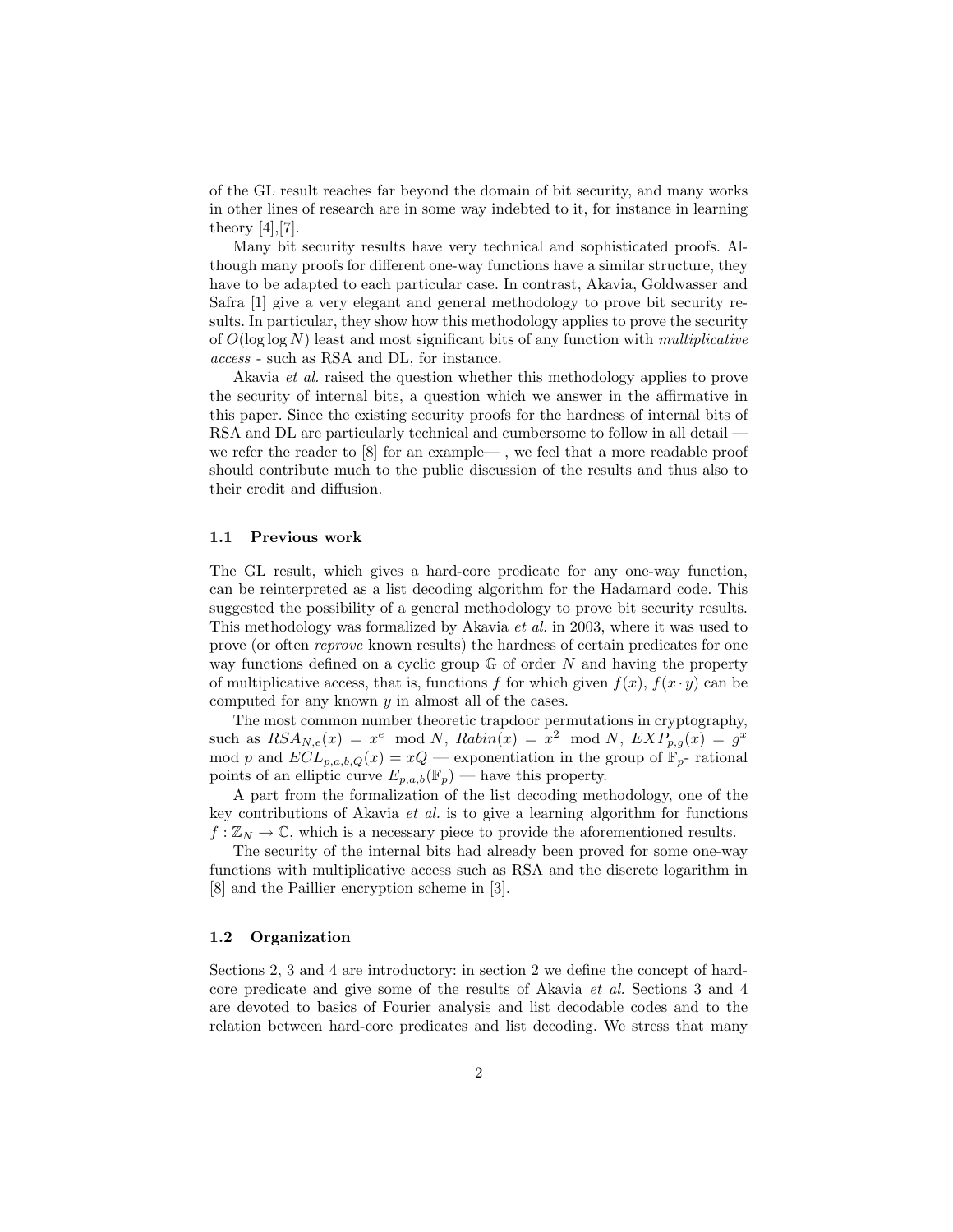of the results and definitions given in these sections are taken from the work of Akavia et al. but are necessary to introduce our contributions. In section 5 we prove one of our main results concerning the security of all bits of any one-way function with multiplicative access for special  $N$ , while in section 6 we prove it for all N of cryptographic interest. Next, in section 7 we prove the security of all bits of the Paillier encryption scheme. Possible extensions of these results are discussed in section 8. In section 9 we summarize our contribution.

# 2 Parts that are as hard as the whole

Informally, a hard-core bit for a one-way function  $f : \mathcal{D} \to R$  is a boolean predicate  $P : \mathcal{D} \to \{\pm 1\}$  which does not leak from f. Obviously, we cannot prevent an adversary from taking a random guess, but the point is that there should not be any strategy to predict  $P$  which works significantly better than the random one. Define

**Definition 1.**  $maj_P \stackrel{def}{=} max_{b \in \{\pm 1\}} Pr(P(x) = b : x \leftarrow D)$  and  $minor_P \stackrel{def}{=}$  $1 - maj_P.$ 

We write  $x \leftarrow D$  to indicate that we choose an element x in D according to the uniform distribution.

**Definition 2.** A function  $\nu(\cdot)$  is negligible if for any constant  $c \geq 0$  there exists  $n_0 \in \mathbb{Z}$ , s.t  $\nu(n) < n^{-c}$  for all integers  $n \geq n_0$ .

This definition of hard-core predicate is taken from [1].

**Definition 3.** For each  $n \in \mathbb{N}$ , let  $I_n$  be a countable index set, and set  $I =$  $(I_n)_{n\in\mathbb{N}}$  . Let  $F = (f_i : D_i \to R_i)_{i\in I}$  be a family of one-way functions and  $\mathcal{P}=(P_i:D_i\rightarrow \{\pm 1\})_{i\in I}$  a family of Boolean predicates, where w.l.o.g. if  $i\in I_n$  $D_i \subset \{0,1\}^n$ . We will say that  $P$  is a family of hard-core predicates for F if and only if, for all  $n \in \mathbb{N}$  and  $i \in I_n$ :

- $P_i$  can be computed by means of a Monte-Carlo algorithm  $A_1(i, x)$ .
- $-P_i(x)$  is not computable by means of any efficient algorithm from  $f_i(x)$ ; that is, for any PPT algorithm  $A_2$ ,

$$
Pr(\mathcal{A}_2(i, f_i(x)) = P_i(x) : x \leftarrow D_i) \leq maj_{P_i} + \nu(n),
$$

where  $\nu(\cdot)$  is a negligible function.

While there are predicates which are a hard-core of any one-way function, like the GL bit [6] or all the bits of  $ax + b \mod p$  [9], there are also many results concerning the security of a certain bit of the binary representation of the preimage for a specific one-way function (e.g. the least significant bit of RSA or Rabin, see for instance [2]).

Given an element  $x \in \mathbb{Z}_N$ , define [x] as the representative of the class of x in  $[0, N)$  and  $abs_N(x) = min\{[x], N - [x]\}.$  The i-th bit of an element  $x \in \mathbb{Z}_N$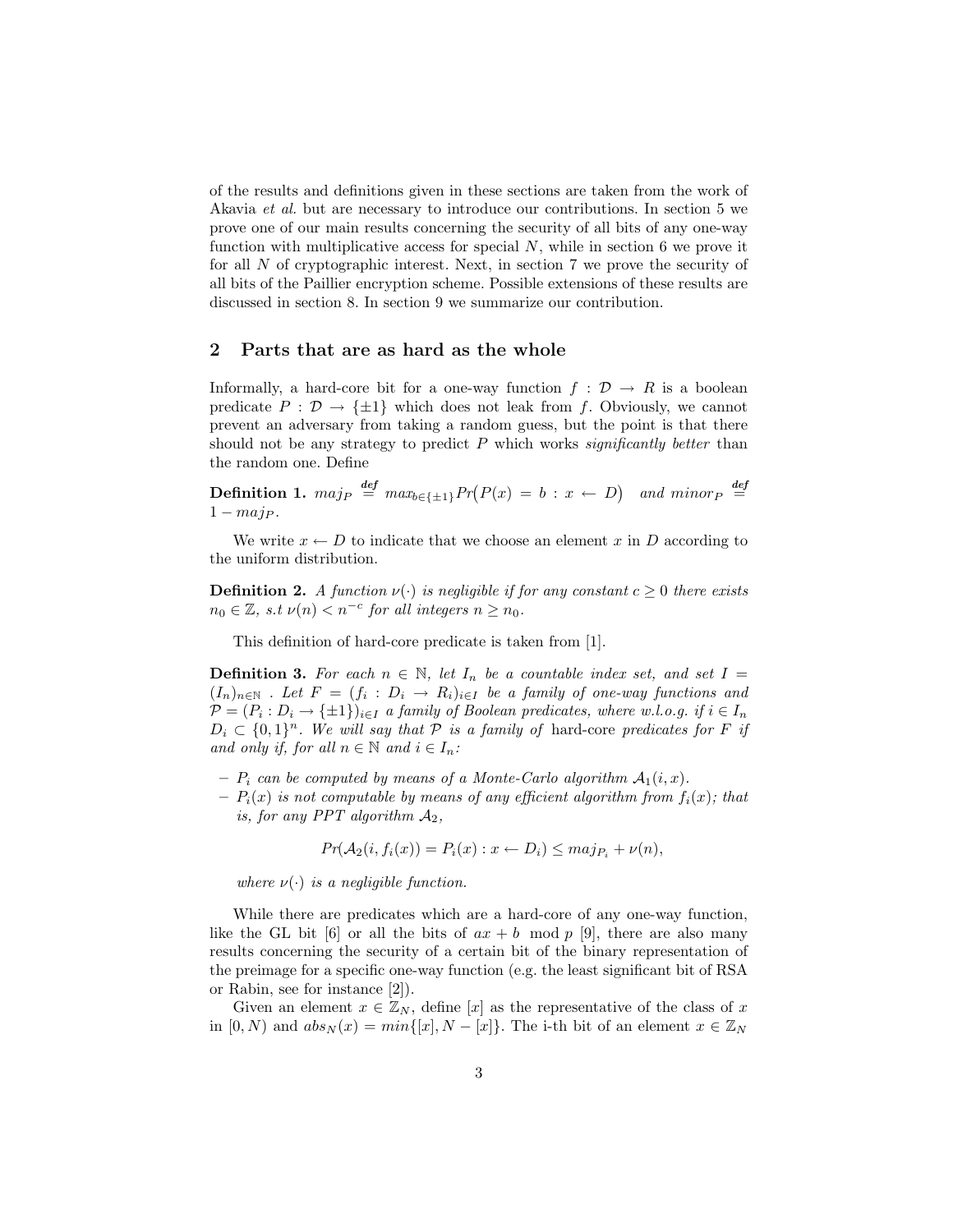is defined as  $B_i(x) = 1$  if the i-th bit of the binary representation of  $[x]$  is 0 and as −1 otherwise.

Akavia *et al.* prove the security of any basic t-segment predicate,  $t \in poly(n)$ , for any one-way function with multiplicative access having domain in  $\mathbb{Z}_N$ , where  $n \stackrel{\text{def}}{=} |\log N|.$ 

**Definition 4.** A predicate  $P_N : \mathbb{Z}_N \to \{\pm 1\}$  is said to be a basic t-segment predicate if there are at most t values of  $x \in \mathbb{Z}_N$  for which  $P_N(x+1) \neq P_N(x)$ .

In particular, their result implies that the predicate  $B_{n-i}$ , where  $i \in poly(\log n)$ , is a hard-core of any one-way function with multiplicative access, since trivially  $B_{n-i}$  is a basic t-segment predicate, where  $t = 2^{i+1}$ .

Further, there is a correspondence between  $B_i$ , where  $i \in O(\log n)$  and some t-basic segment predicate with  $t \in poly(n)$ . For instance, it is easy to verify that  $lsb_N(x) = half_N(\frac{x}{2})$ , where  $half_N(x)$  is a basic 2-segment predicate which is equal to 1 if  $[x] \leq N/2$  and is -1 otherwise. This correspondence allows to prove that the predicates  $B_i$ , where  $i \in O(\log n)$  are also hard-core of any one-way function with multiplicative access when  $N$  is odd (see [1] for details).

# 3 Preliminaries

Before sketching the list decoding methodology of [1], we begin with some basic concepts.

### 3.1 Fourier Analysis in  $\mathbb{Z}_N$

In the space of functions from  $\mathbb{Z}_N$  to  $\mathbb C$  it is possible to define the inner product

$$
\langle g, h \rangle \stackrel{\mathbf{def}}{=} \frac{1}{N} \sum_{x \in \mathbb{Z}_N} g(x) \overline{h(x)}.
$$

For each  $\alpha \in \mathbb{Z}_N$ , the  $\alpha$ -character is defined as a function  $\chi_{\alpha} : \mathbb{Z}_N \to \mathbb{C}$  such that  $\chi_{\alpha}(x) = w_N^{\alpha x}$ , where  $w_N \stackrel{\text{def}}{=} e^{\frac{2\pi j}{N}}$ . It is easy to check that  $B_{\alpha} \stackrel{\text{def}}{=} \{ \chi_{\alpha} : \alpha \in \mathbb{Z}_N \}$ is an orthonormal basis of the space of functions going from  $\mathbb{Z}_N$  to  $\mathbb{C}$ .

If  $\Gamma$  is a subset of  $\mathbb{Z}_N$ , it is natural to consider the projection of g in the set of  $\Gamma$  characters, that is,

$$
g_{|\Gamma} = \sum_{\alpha \in \Gamma} \widehat{g(\alpha)} \chi_{\alpha},
$$

where  $g(\alpha) = \langle g, \chi_{\alpha} \rangle$  are the Fourier coefficients. Observe that, if  $h(y) = g(ay)$ for some  $a \in \mathbb{Z}_N^*$ , then  $\widehat{h(\alpha)} = \widehat{g(\alpha/a)}$ .

Because  $B_{\alpha}$  is an orthonormal basis,

$$
||g||_2^2 = \sum_{\alpha \in \mathbb{Z}_N} |\widehat{g(\alpha)}|^2 \text{ and } ||g_{|_\mathcal{I}}||_2^2 = \sum_{\alpha \in \Gamma} |\widehat{g(\alpha)}|^2.
$$

Finally, define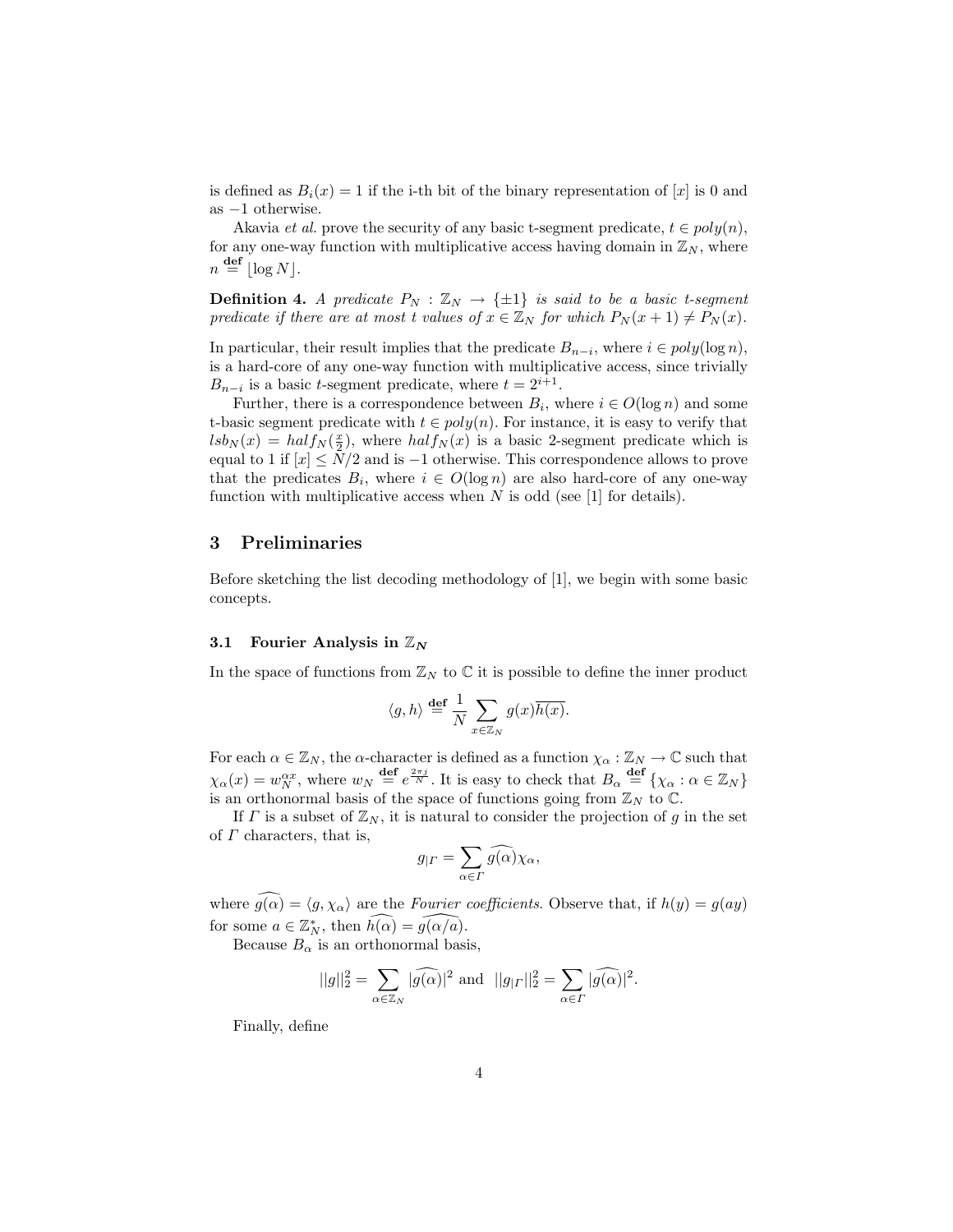**Definition 5.** (Fourier Concentrated) A function  $g : \mathbb{Z}_N \to \mathbb{C}$  is Fourier concentrated if for every  $\epsilon > 0$  there exists a set  $\Gamma$  consisting of poly $(n/\epsilon)$  characters, so that

$$
||g - g_{| \Gamma}||_2^2 = \sum_{\alpha \notin \Gamma} |\widehat{g(\alpha)}|^2 \le \epsilon.
$$

In the following, this condition will be referred to as  $g$  is  $\epsilon$ -concentrated on the set  $\Gamma$ .

The heavy characters of  $g$  are the characters for which the projection of  $g$ has a greater modulus, that is, given  $\tau > 0$  and  $g : \mathbb{Z}_N \to \mathbb{C}$ , define

$$
Heavy_{\tau}(g) \stackrel{\text{def}}{=} {\{\chi_{\alpha} : |\widehat{g(\alpha)}|^2 \geq \tau \}}.
$$

#### 3.2 Codes

A binary code is a subset of  $\{\pm 1\}^*$ . To encode the elements of  $\mathbb{Z}_N$  we will limit ourselves to codewords of length N, in this case the code is a subset  $C \subset \{\pm 1\}^N$ . Each codeword  $C_x$  can be seen as a function  $C_x : \mathbb{Z}_N \to {\pm 1}$ , expressed as  $(C_x(0), C_x(1), \ldots, C_x(N-1)).$ 

**Definition 6.** The normalized Hamming distance between two functions  $g, h$ :  $\mathbb{Z}_N \to \{\pm 1\}$  is  $\Delta(g, h) = Pr(g(x) \neq h(x) : x \leftarrow \mathbb{Z}_N)$ .

The next definition is a natural extension of the concept of error correcting codes.

**Definition 7.** A code  $C = \{C_x : \mathbb{Z}_N \to \{\pm 1\}\}\$ is list decodable if there exists a PPT algorithm which given access to a corrupted codeword w and inputs  $\delta, \epsilon, 1^n$ returns a list  $L \supseteq \{x : \Delta(C_x, w) \leq \text{minor}_{C_x} - \epsilon\}$  with probability  $1 - \delta$ .

*Remark 1.* In this definition it says "given access to  $w$ " because in our examples it will be computationally infeasible to read the whole word  $w$  due to its size.

#### 3.3 List decodable codes

In this section we give sufficient conditions for a code to be list decodable, for a detailed explanation we refer the reader to [1].

**Definition 8.** A code C is concentrated if each of its codewords  $C_x$  is Fourier concentrated.

**Definition 9.** A code  $C$  is recoverable, if there exists a recovery algorithm, namely, a polynomial time algorithm that, given a character  $\chi_{\alpha}$  (for  $\alpha \neq 0$ ), a threshold  $\tau$  and  $1^n$ , where  $n = \lfloor \log N \rfloor$  returns a list  $L_\alpha$  containing

$$
\{x \in \mathbb{Z}_N : \chi_\alpha \in Heavy_\tau(C_x)\}.
$$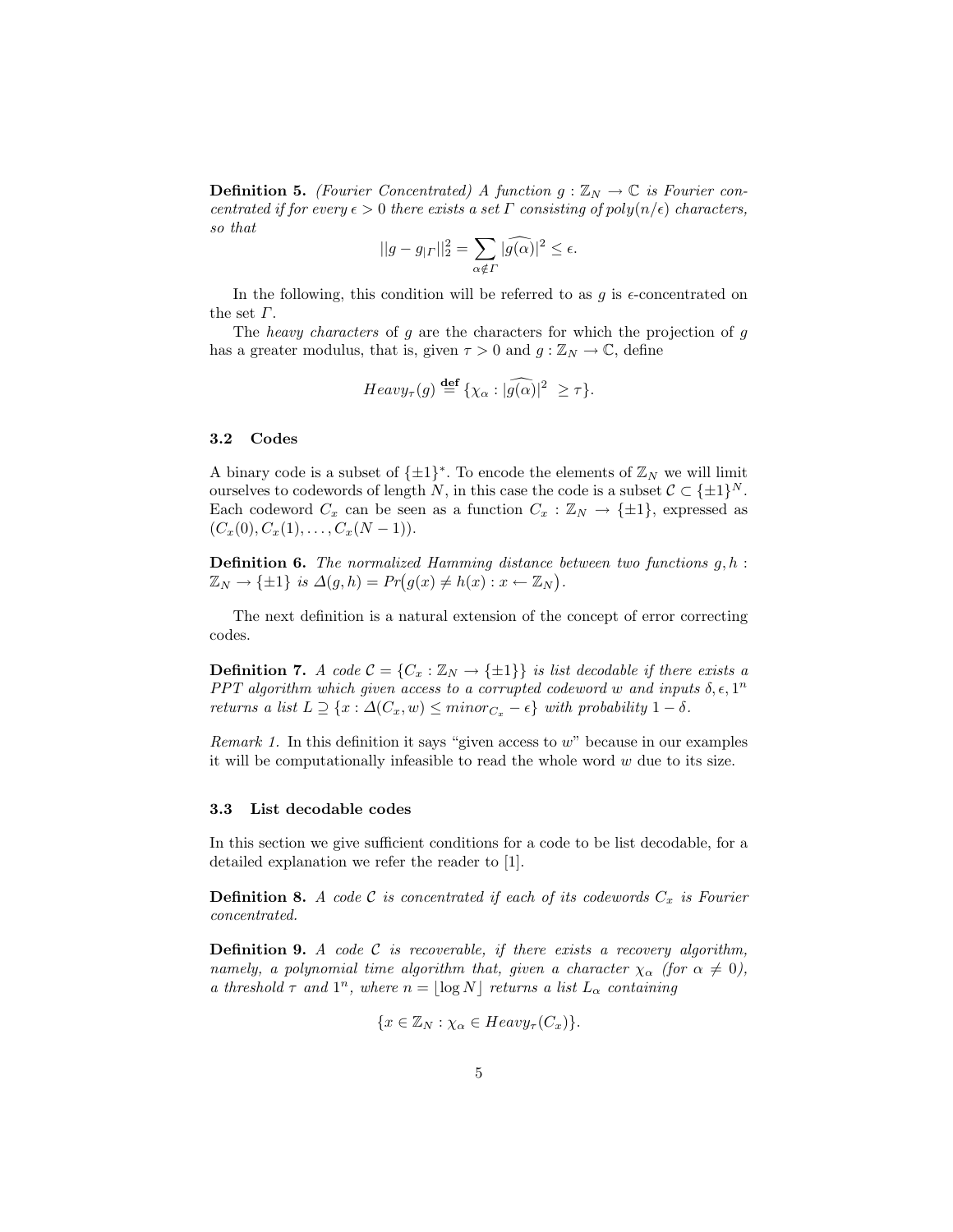One of the main contributions of Akavia et al. is to prove that on input a threshold  $\tau$  and given access to any function  $g : \mathbb{G} \to \mathbb{C}$  where  $\mathbb{G}$  is any abelian group with known generators of known orders, it is computationally feasible to obtain a list of all the Fourier coefficients in  $Heavy_\tau(g)$ . In particular, in the  $\mathbb{Z}_N$ case — which is enough for our purposes — they prove that

**Theorem 1.** There is an algorithm which, given query access to  $g : \mathbb{Z}_N \to$  $\{\pm 1\}$ ,  $0 < \tau$  and  $0 < \delta < 1$ , outputs a list L, of  $O(1/\tau)$  characters s.t.  $Heavy_{\tau}(g) \subset L$  with probability at least  $1 - \delta$ ; and the running time of the algorithm is  $\widetilde{O}(n \cdot \ln^2(1/\delta)/\tau^{5.5})$ , where the  $\widetilde{O}(n \cdot \ln^2(1/\delta)/\tau^{5.5})$ with complexity polynomial in  $\log(1/\tau)$ ,  $\log n$  or  $\ln \ln(1/\delta)$  have been eliminated.

Another algorithm to the same purpose was given by Strauss and Mutukrishnan [5], resulting in a running time with improved dependence in  $1/\tau$ .

This theorem is used in [1] to prove the following

**Theorem 2.** Let  $C = \{C_x : \mathbb{Z}_N \to \{\pm 1\}\}\$  be a concentrated and recoverable code, then C is list decodable.

The intuition behind the theorem is the following. Suppose that we have access to a corrupted word w which is close enough to a codeword  $C_x$ , then:

– Because of the concentration of the code and the closeness of w and  $C_x$ , there exists an explicit threshold  $\tau$  — non-negligible in n— such that  $\chi_{\beta}$  is a τ-heavy coefficient of both w and  $C_x$ , that is, there exists a  $\beta \in \mathbb{Z}_N$ ,  $\beta \neq 0$ , such that

 $\chi_{\beta} \in Heavy_{\tau}(w) \cap Heavy_{\tau}(C_x).$ 

This is proven in the Concentration and agreement lemma of [1].

- Because of theorem 1, on input this threshold  $\tau$ , we can recover a list L with all the Fourier coefficients in  $Heavy_{\tau}(w)$  with probability 1– $\delta$ . We emphasize that if  $\delta$  is non-negligible in n, both the running time of the algorithm and the length of the list — which is  $1/\tau$ — is polynomial in n.
- For each of these coefficients  $\chi_{\beta}$  the recovery algorithm will output a list of codewords and  $C_x$  will be in at least one of those lists.

# 4 The relation between list decoding and hard-core predicates

In this section we summarize the connection between list decoding and hard-core predicates from [1].

Suppose we want to prove that  $P : \mathbb{Z}_N \to {\{\pm 1\}}$  is a hard-core of  $f : \mathbb{Z}_N \to R$ . As it is standard in cryptography, the security of  $P$  is proved by a *reduction argument*. The proof consists in trying to invert f (recover x) given a challenge  $f(x)$  and assuming we have access to an oracle predicting  $P(y)$  from  $f(y)$  with non-negligible advantage over a random guess.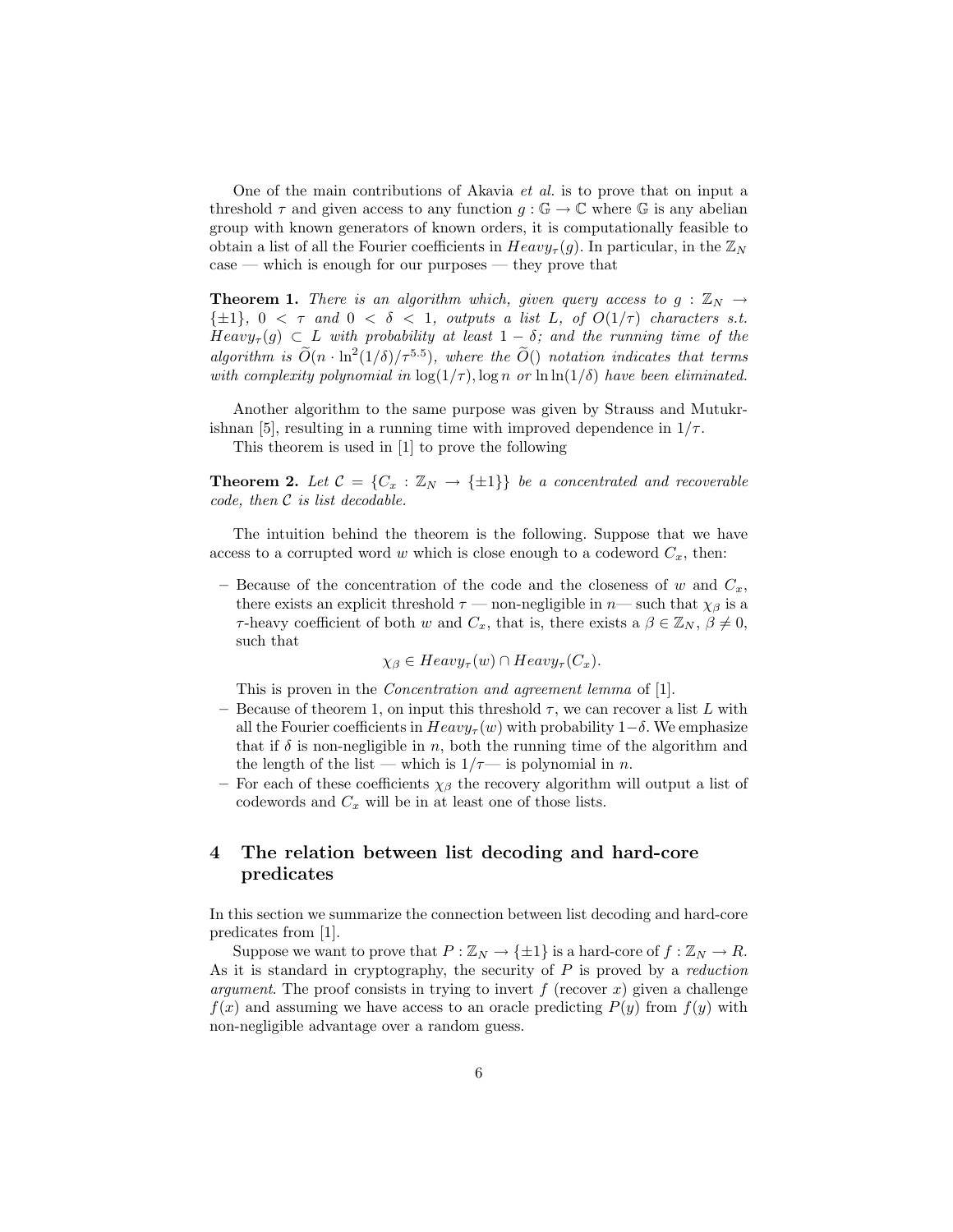When  $f$  has multiplicative access, the connection between list decoding and hard-core predicates comes from encoding each element  $x \in \mathbb{Z}_N$  as  $C_x^P$  =  $(C_x^P(0), C_x^P(1), \ldots, C_x^P(N-1)),$  where  $C_x^P(j) = P(jx)$ . This is the so-called multiplication code. An oracle predicting  $P(y)$  from  $f(y)$  without errors would give us access to  $C_x^P$ , but since the oracle gives incorrect answers we have access to a corrupted codeword w instead. If the code is list decodable we can find a list of codewords containing  $C_x^P$ , thus inverting f.

Now, in general, for any function  $f$  — not necessarily with multiplicative access— to prove that  $P$  is a hard-core predicate of  $f$  following the list decoding methodology, it would suffice to somehow encode the elements of  $\mathbb{Z}_N$  in such a way that,

- The code is concentrated and recoverable (that is, list decodable).
- Given the challenge  $f(x)$  and an oracle predicting P we can devise access to a corrupted codeword w close enough to the encoding of x.

This is formalized in Theorem 2 (List Decoding Approach) of [1],

**Theorem 3.** Assume a collection of codes  $C^P = \{C^{P_i}\}_{i \in I}$  s.t.  $\forall i \in I$ , (1)  $C^{P_i}$  is list decodable, and (2)  $\mathcal{C}^{P_i}$  accessible with respect to  $f_i$ . Then  $\mathcal P$  is hard-core of F.

The definition of accessible code is:

**Definition 10.** Let  $P$  be a collection of predicates and  $F$  a family of one-way functions. The code  $C$  is accessible with respect to  $F$  if there exists a PPT access algorithm A, such that for all  $i \in I_n$ ,  $\mathcal{C}^{P_i}$  is accessible with respect to  $f_i$ , namely

- 1. Code access:  $\forall x, j \in \mathcal{D}_i$ ,  $\mathcal{A}(i, f_i(x), j)$  returns  $f_i(x')$  such that  $C_x^{P_i}(j) =$  $P_i(x')$
- 2. **Well spread:** For uniformly distributed  $C_x^{P_i} \in C^P_i$  and  $j \in D_i$ , the distribution of x' satisfying  $f_i(x') = A(i, f_i(x), j)$  is statistically close to the uniform distribution on  $D_i$
- 3. **Bias preserving:** For every codeword  $C_x^{P_i} \in \mathcal{C}^{P_i}$ ,

$$
|Pr(C_x^{P_i}(j) = 1 : j \leftarrow \mathcal{D}_i) - Pr(P_i(z) = 1 : z \leftarrow \mathcal{D}_i)| \leq \nu(n),
$$

where  $\nu$  is a negligible function.

Lemma 3 of [1] proves that if  $\mathcal{C}^P$  is accessible with respect to F and an algorithm  $\beta$  that predicts P from F with probability at least  $maip + \epsilon$  is given, then, for a non-negligible fraction of the codewords  $C_x^P \in \mathcal{C}^P$ , given  $f(x)$  we have access to a corrupted codeword  $w_x$  close enough to  $C_x^P$ .

A kavia *et al.* prove that the multiplication code  $\mathcal{C}^P$  is accessible with respect to RSA and  $EXP_{p,g}$  and they state that it also holds for Rabin and ECL. In section 7 we prove that  $\mathcal{C}^P$  is accessible with respect to the Paillier one-way function.

Once the accessibility of the code with respect to a one-way function  $f$  is stablished, to prove that  $P$  is a hard-core of  $f$  it suffices to see that the multiplication code  $C_x^P$  is concentrated and recoverable. Concerning the concentration,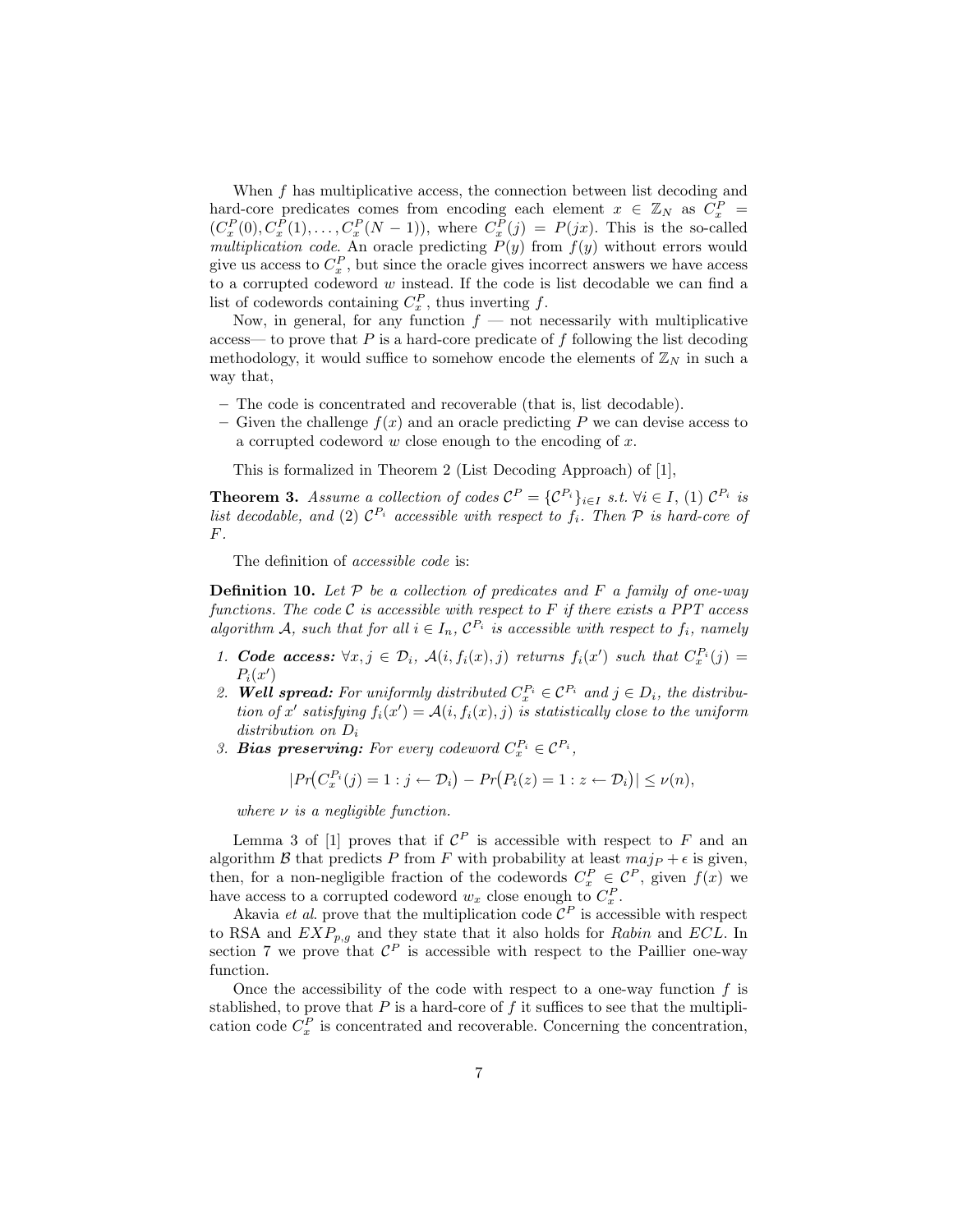observe that if  $x \in \mathbb{Z}_N^*$ , from the definition of multiplication code, there is a simple relation between the Fourier coefficients of  $C_x^P$  and  $P$ ,  $\widehat{C_x^P(\beta)} = \widehat{P(\beta/x)}$ . As a consequence,

**Lemma 1.** For all  $\epsilon > 0$ , if P is  $\epsilon$ -concentrated in  $\Gamma$  then  $C_x^P$  is  $\epsilon$ -concentrated in  $\Gamma' = {\chi_{\beta} : \beta = \alpha x \mod N, \chi_{\alpha} \in \Gamma}.$ 

## 5 The security of all bits for special N

The purpose of this section is to prove that the predicate  $P(x) = B_i(x)$ , defined in section 2, is a hard-core predicate of any one-way function defined over  $\mathbb{Z}_N$ for which the multiplication code is accessible, for N of special form. Because of theorem 3 it suffices to prove that the multiplication code  $\mathcal{C}^{B_i}$  is concentrated and recoverable.

The organization of this section is the following: to prove that  $P$  is concentrated, we begin giving an explicit formula for the Fourier coefficients of the ith bit in subsection 5.1. This formula is used in subsection 5.2 to study the asymptotic behavior of  $\widehat{|P(\alpha)|^2}$ .

In subsection 5.3 we prove that  $P$  is concentrated for all  $N$  of a special form. Theorem 6 of subsection 5.4 proves one of the main results of the paper namely that the predicate ith bit is hard-core of any one-way function defined over  $\mathbb{Z}_N$ for which the multiplication code is accessible, for  $N$  of special form. To do this we prove the recoverability of the code  $\mathcal{C}^{B_i}$  in theorem 5. It turns out that these partial results are enough to reprove the hardness of  $O(\log n)$  most and least significant bits.

#### 5.1 The Fourier representation of the ith bit

Let  $P(x) = B<sub>i</sub>(x)$  be the ith bit as defined in section 2 and  $N = r2^{i+1} \pm m$ , where  $0 < m < 2^i$ . Define the function  $g(x) = \frac{P(x+2^i) + P(x)}{2}$  $\frac{1+1(x)}{2}$ .

Recall that  $w_N = e^{\frac{2\pi j}{N}}$ . From the definitions given in section 3.1 and using some properties of the Fourier coefficients, we have the following relation

$$
\widehat{g(\alpha)} = \frac{(w_N^{2^i \alpha} + 1)}{2} \widehat{P(\alpha)}.
$$

We consider two different situations:

- Case 1  $N = r2^{i+1} m$ . In this case  $g(x) = 1$  if and only if  $x \in I_1$  def  $[(r-1)2^{i+1}+2^i-m,(r-1)2^{i+1}+2^i-1]$ , else  $g(x)=0$ .
- Case 2  $N = r2^{i+1} + m$ . In this case  $g(x) = 1$  if and only if  $x \in I_2$  def  $[r2^{i+1}, r2^{i+1} + m - 1]$ , else  $g(x) = 0$ .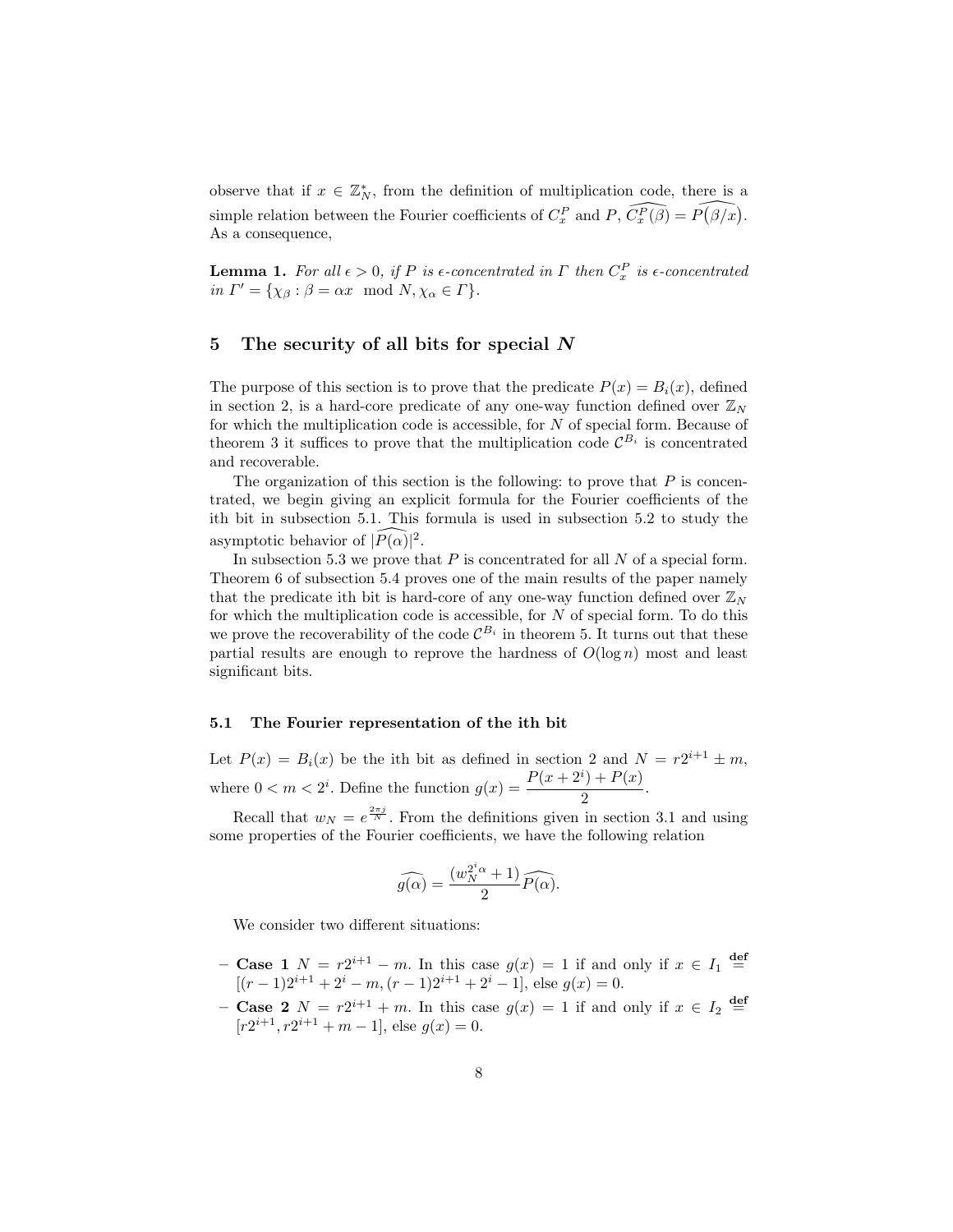In either of the two cases it is easy to compute the Fourier coefficients of P explicitly. Indeed, it suffices to find  $\widehat{g(\alpha)}$  since  $w_N^{2^i\alpha} + 1 \neq 0$  because  $m \neq 0$ . Note that in both Case 1 and Case 2,  $g(x)$  is only different from 0 in an interval of length m. As a result the non-zero summands in the expression of  $g(\alpha)$  form a geometric progression with exactly m terms and  $\widehat{g(\alpha)}$  can be computed explicitly. If  $\alpha \neq 0$ , in Case 1:

$$
\widehat{g(\alpha)} = \frac{1}{N} \sum_{y \in I_1} \overline{\chi_{\alpha}(y)} = \frac{1}{N} w_N^{-\alpha((r-1)2^{i+1} + 2^i - m)} \frac{(w_N^{-\alpha m} - 1)}{(w_N^{-\alpha} - 1)}.
$$

Analogously, in Case 2,  $\widehat{g(\alpha)} = \frac{1}{N} w_N^{-\alpha(r2^{i+1})}$ N  $(w_N^{-\alpha m} - 1)$  $\frac{w_N}{(w_N^{-\alpha}-1)}$ . Moreover, in both cases,  $\widehat{g(0)} = \frac{m}{N}$ .

Taking the modulus, we obtain that in both cases, for any  $\alpha \neq 0$ 

$$
|\widehat{g(\alpha)}|^2 = \frac{1}{N^2} \frac{\sin^2(\frac{m\alpha\pi}{N})}{\sin^2(\frac{\alpha\pi}{N})}.
$$

Using the fact that  $|w_N^{2^i\alpha} + 1|^2 = 4\cos^2(\frac{2^i\alpha\pi}{N})$ , we obtain

$$
|\widehat{P(\alpha)}|^2 = |\widehat{g(\alpha)}|^2 \frac{1}{\cos^2(\frac{2^i \alpha \pi}{N})} = \frac{1}{N^2} \frac{\sin^2(\frac{m \alpha \pi}{N})}{\sin^2(\frac{\alpha \pi}{N}) \cos^2(\frac{2^i \alpha \pi}{N})}.
$$
 (1)

**Remark** There is an alternative trick to compute  $|\widehat{P}(\alpha)|^2$ , it suffices to consider the function  $G(x) = \frac{P(x+1) - P(x)}{2}$ . In this case,

$$
|\widehat{P(\alpha)}|^2 = |\widehat{G(\alpha)}|^2 \frac{1}{\sin^2(\frac{\alpha \pi}{N})}.\tag{2}
$$

Define Case 1 and Case 2 as above. Note that in either one of the cases the function takes values in  $\{\pm 1\}$  whenever  $x = k2^i - 1$ , for  $k \in \mathbb{Z}$ . Additionally, in Case 1,  $G(N-1) = 1$ . As a consequence, in both cases the function takes exactly 2r non-zero values. This remark will be useful in subsections 5.2 and 5.3.

# 5.2 Asymptotic behaviour of the Fourier Coefficients of the ith bit

We have just seen how to compute the coefficients  $P(\alpha)$ . In this section we use basic calculus techniques to study its asymptotic behavior.

## Proposition 1.

$$
|\widehat{P(\alpha)}|^2=\Theta\left(\frac{abs_N(m\alpha)^2}{abs_N(\alpha)^2abs_N(2^i\alpha-N/2)^2}\right)
$$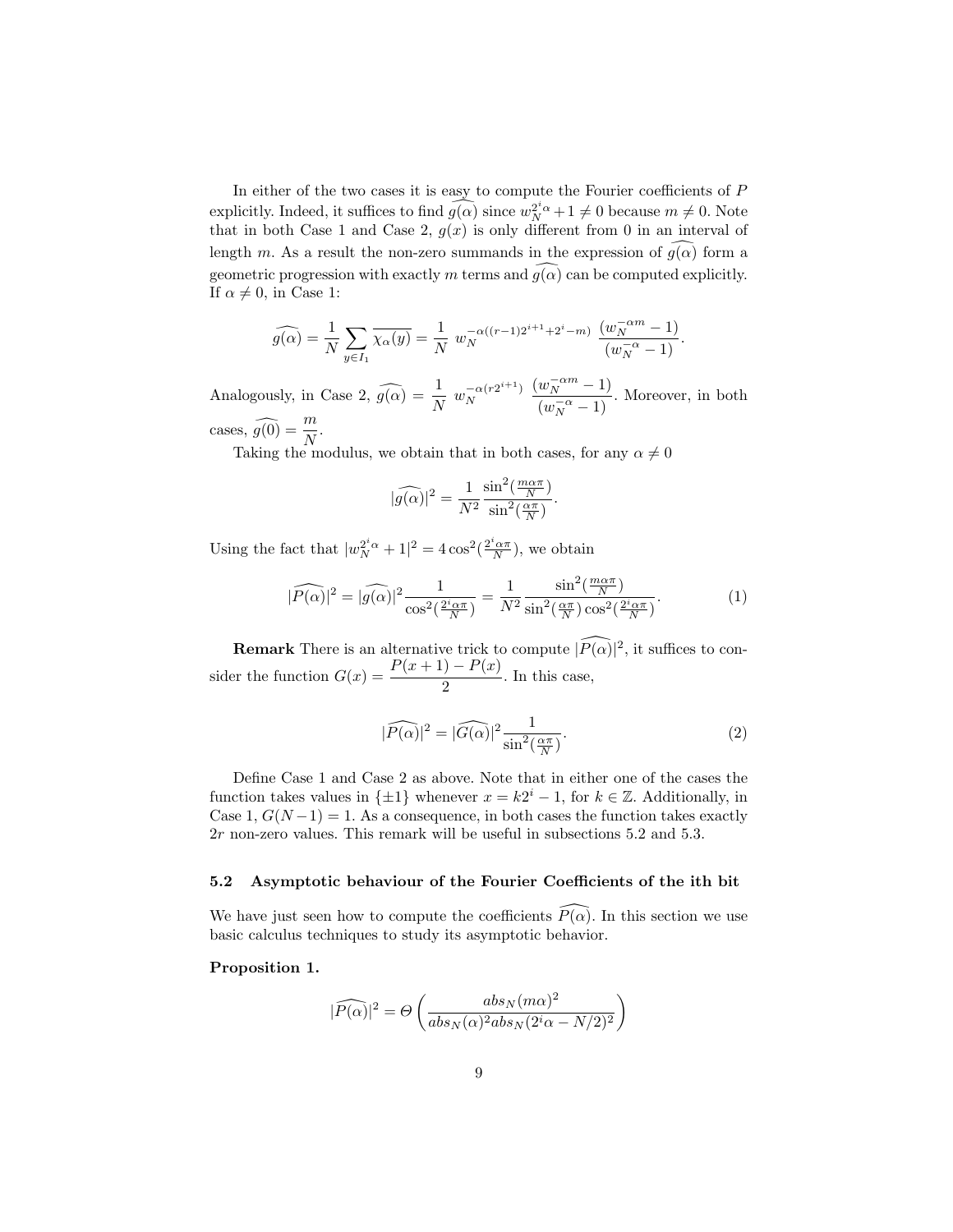The proof essentially follows from the following lemma.

**Lemma 2.** 
$$
\pi^2(1-\frac{\pi^2}{12})(abs_N(y))^2 \leq N^2 \sin^2(\frac{y\pi}{N}) \leq \pi^2 (abs_N(y))^2
$$

*Proof.* We use the fact that  $x^2 - \frac{x^4}{3} \leq \sin^2 x \leq x^2$ , for any  $x \in [-\pi, \pi]$ , then:

– Left inequality: Let j be the only integer such that  $|y - jN|$  ≤  $\frac{N}{2}$ , then

$$
N^2 \sin^2(\frac{y\pi}{N}) = N^2 \sin^2(\frac{y\pi}{N} - j\pi) \ge N^2(\frac{y\pi}{N} - j\pi)^2 (1 - \frac{1}{3}(\frac{y\pi}{N} - j\pi)^2) \ge \frac{N^2(1 - \frac{\pi^2}{12})(abs_N(y))^2}.
$$

- Right inequality: Similarly,  $N^2 \sin^2(\frac{y\pi}{N})$  $\frac{y\pi}{N}$ )  $\leq N^2(\frac{y\pi}{N})$  $\frac{g''}{N} - j\pi)^2 = \pi^2 (abs_N(y))^2.$ 

To prove proposition 1, we first define j as the unique odd integer in  $[-2^i, 2^i]$ such that  $|2^i\alpha - j\frac{N}{2}| \leq \frac{N}{2}$ . Since  $\cos^2(\frac{2^i\alpha\pi}{N}) = \sin^2(\frac{2^i\alpha\pi}{N} - j\frac{\pi}{2})$ , proposition 1 is derived from expression (1) of  $|\widehat{P(\alpha)}|^2$  and lemma 2 for  $y = \alpha$ ,  $y = m\alpha$  and  $y = 2^i \alpha - N/2.$ 

Summarizing, we have proven proposition 1 and the constants implied in the symbol  $\Theta$ () can be found explicitly, indeed,

$$
K_1 \cdot \frac{abs_N(m\alpha)^2}{abs_N(\alpha)^2abs_N(2^i\alpha-\frac{N}{2})^2} \leq |\widehat{P(\alpha)}|^2 \leq K_2 \cdot \frac{abs_N(m\alpha)^2}{abs_N(\alpha)^2abs_N(2^i\alpha-\frac{N}{2})^2},
$$

where  $K_1 \stackrel{\text{def}}{=} (\frac{1}{\pi^2} - \frac{1}{12})$  and  $K_2 \stackrel{\text{def}}{=} \frac{1}{\pi^2(1)}$  $\frac{1}{\pi^2(1-\frac{\pi^2}{12})^2}$ . Finally, if  $K_3 \stackrel{\text{def}}{=} \frac{1}{2(1)}$  $\pi^2(1-\frac{\pi^2}{12})$ , we prove

**Lemma 3.** 
$$
|\widehat{P(\alpha)}|^2 \le K_3 \cdot min \left\{ \frac{m^2}{abs_N(2^i\alpha - \frac{N}{2})^2}, \frac{4r^2}{abs_N(\alpha)^2} \right\}
$$

*Proof.* The function  $g_i$  is equal to 0 in all but m elements of the domain and therefore  $|\widehat{g(\alpha)}|^2 \leq \frac{m^2}{N^2}$  $\frac{m}{N^2}$ , since each coefficient is the sum of m terms in the unit circle. The inequalities of lemma 2 and expression (1) imply that  $|\widehat{P(\alpha)}|^2 \leq$  $K_3 \cdot \frac{m^2}{1 - \omega}$  $\frac{m^2}{abs_N(2^i\alpha - \frac{N}{2})^2}$ . To prove the other bound observe that  $|\widehat{G(\alpha)}|^2 \le \frac{4r^2}{N^2}$  $N^2$ and use expression (2) and lemma 2.

 $\Box$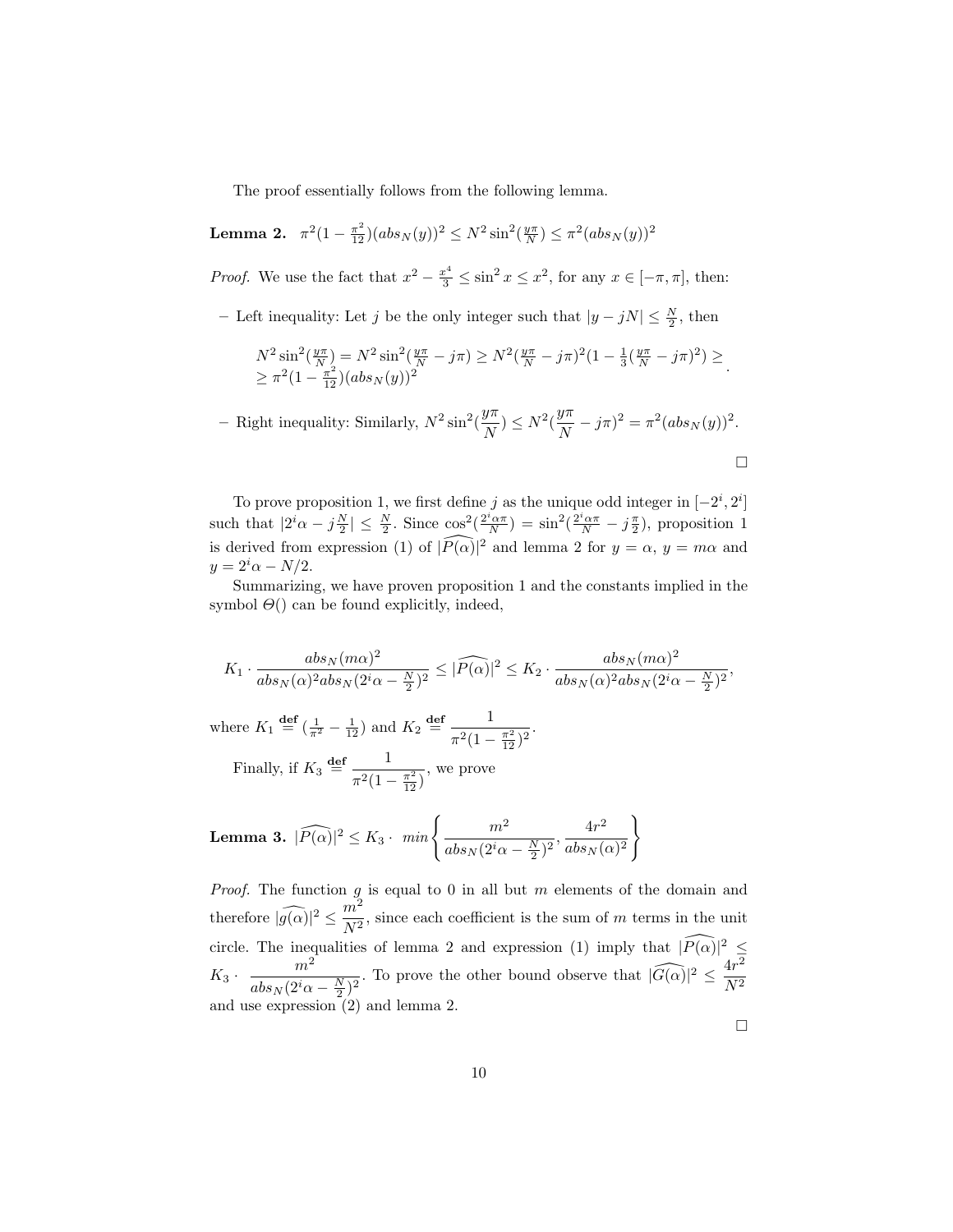#### 5.3 The concentration of the ith bit for certain N

In the previous section we found an expression of the asymptotic behavior of the coefficients of  $P$  which is hard to interpret. It is clear that the heavy coefficients of  $P$  will be around the points that annihilate the denominator, but otherwise it is not trivial to show that there exists a set  $\Gamma$  of size  $poly(n/\epsilon)$  such that  $||P - P_{|r}||_2^2 \leq \epsilon.$ 

In this section we prove that if  $N = r2^{i+1} \pm m$  and either  $r \in poly(n)$  or  $m \in poly(n)$  then P is concentrated. The result is a consequence of the two following lemmas.

**Lemma 4.** For any  $\epsilon > 0$ ,  $||P - P_{| \Gamma_{2} i}||_2^2 \leq \epsilon$ , where

$$
\Gamma_{2^i} \stackrel{\text{def}}{=} \{ \chi_{\alpha} : abs_N(2^i \alpha - N/2) \le O(\frac{m^2}{\epsilon}) \}.
$$

*Proof.* Let  $\Gamma_k^c \stackrel{\text{def}}{=} {\chi_\alpha : abs_N(2^i\alpha - N/2) > k}$  then, using one of the bounds of lemma 3

$$
\sum_{\chi_{\alpha} \in \varGamma_k^c} |\widehat{P(\alpha)}|^2 \le O(m^2) \sum_{\chi_{\alpha} \in \varGamma_k^c} \frac{1}{abs_N(2^i\alpha - N/2)^2} < O\left(\frac{m^2}{k}\right).
$$

Taking  $k \in O(\frac{m^2}{\epsilon}), ||P - P_{| \Gamma_{2i}}||_2^2 \le \epsilon.$ 

Similarly, using the other bound of lemma 3

**Lemma 5.** For any  $\epsilon > 0$ ,  $||P - P_{|P_0}||_2^2 \leq \epsilon$ , where

$$
\Gamma_0 \stackrel{\text{def}}{=} \{ \chi_\alpha : abs_N(\alpha) \le O(\frac{r^2}{\epsilon}) \}.
$$

That is, P is concentrated in  $\Gamma \stackrel{\text{def}}{=} \Gamma_0 \cap \Gamma_{2^i}$  and in case either  $r \in poly(n)$  or  $m \in \text{poly}(n)$ , the cardinal of this set is  $\text{poly}(n/\epsilon)$ . Because of lemma 1, we have proven the following theorem.

**Theorem 4.** The code  $\mathcal{C}^{B_i}$  is concentrated for all  $N = r2^{i+1} \pm m$ ,  $0 < m < 2^i$ , with either  $r \in poly(n)$  or  $m \in poly(n)$ .

#### 5.4 The hardness of the ith bit for certain N

We study the recoverability of  $\mathcal{C}^P$ . The recovery algorithm is adapted from lemma 5 of [1] which proved that if B is a t-segment predicate,  $\mathcal{C}^B$  is recoverable. Combined with the concentration proven in theorem 4, the recoverability of  $\mathcal{C}^P$  will prove the main result about the hardness of the ith bit for certain N.

**Theorem 5.** The code  $\mathcal{C}^{B_i}$  is recoverable for all  $N = r2^{i+1} \pm m$  with either  $r \in poly(n)$  or  $m \in poly(n)$  for N a prime or an RSA modulus.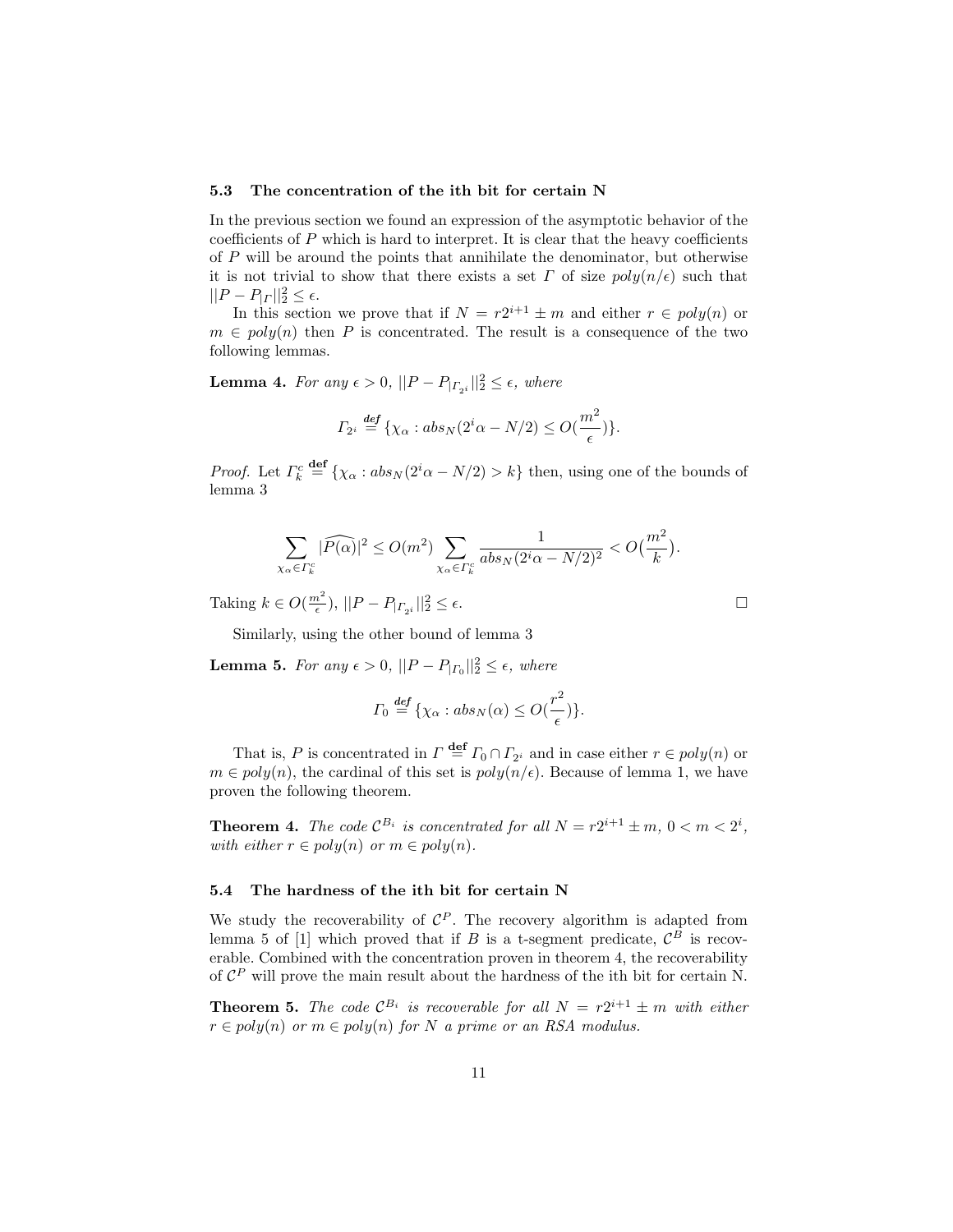*Proof.* We first consider the case  $r \in poly(n)$ . In this case, because of lemma 1 and lemma 5,  $C_x^P$  is  $\tau$ -concentrated in  $\Gamma'_0 \stackrel{\text{def}}{=} {\{\chi_{\beta} : \beta = \alpha x \mod N, abs_N(\alpha) \leq \alpha\}}$  $O(\frac{r^2}{\tau})$  $\frac{1}{\tau})\}.$ 

The inputs of the recovery algorithm are a character  $\chi_{\beta}$  and a threshold parameter  $\tau$  (where  $1/\tau \in poly(n)$ ). The output is a list containing  $x \in \mathbb{Z}_N$  such that  $\chi_{\beta} \in Heavy_{\tau}(C_x^P)$ .

Since,  $C_x^P$  is  $\tau$ -concentrated in  $\Gamma'_0$ ,  $\chi_{\beta} \in Heavy_\tau(C_x^P)$  implies  $\chi_{\beta} \in \Gamma'_0$  and thus  $\beta = \alpha x \mod N$  for  $abs_N(\alpha) \leq poly(n/\tau)$ . The algorithm outputs the union of the lists  $L_\alpha$  such that  $L_\alpha$  contains all x so that  $x = \beta/\alpha \mod N$  . If  $\alpha \in \mathbb{Z}_N^*$ there is a single solution to this equation. If  $gcd(N, \alpha) = d \neq 1$ , the solution of α  $\frac{\alpha}{d}x = \beta \mod \frac{N}{d}$  is either empty or a list

$$
L_{\alpha} = \left\{ x + i \cdot \frac{N}{d} \mod N \right\}_{i=0,\dots,d-1}.
$$

The union of the lists  $L_{\alpha}$  (over all  $\alpha$  such that  $abs(\alpha) \leq O(\frac{r^2}{\tau})$ ) contains all x such that  $Heavy_{\tau}(C_{x}^{P}) \ni \chi_{\beta}$ . For the length of the lists and the time of constructing them be  $poly(n/\tau)$ , it must be that  $d \in poly(n)$ , since  $L_{\alpha}$  has length d. This condition is trivially satisfied if  $N$  is a prime. If  $N$  is an RSA modulus,  $gcd(N, \alpha) \neq 1$  implies factoring N. So, for an RSA modulus  $N = r2^{i+1} \pm m$  with  $r \in poly(n)$ , either the code  $\mathcal{C}^{B_i}$  is recoverable or P is concentrated in a known set  $\Gamma_0$  of polynomial size which contains some element which allows to factorize N, contradicting the unfeasibility of factoring RSA modulus.

The case  $m \in poly(n)$  is proven in a similar way but now taking into account  $C_x^P$  is  $\tau$ -concentrated in  $\Gamma'_{2^i}$  def  $\{\chi_\beta: \beta = \alpha x \mod N, abs_N(2^i\alpha - N/2) \leq$  $O(\frac{m^2}{\tau})$ )}.

Theorem 2 states that, as a consequence of theorems 4 and 5, the code  $\mathcal{C}^{B_i}$ is list decodable for all  $N = r2^{i+1} \pm m$  with either  $r \in poly(n)$  or  $m \in poly(n)$ and N a prime or an RSA modulus.

Finally, we conclude

**Theorem 6.** The predicate  $B_i$ , ith bit, is a hard-core predicate for any one-way function defined over  $\mathbb{Z}_N$  for which the multiplication code  $\mathcal{C}^{B_i}$  is accessible, for all  $N = r2^{i+1} \pm m$  prime or RSA modulus such that either  $r \in poly(n)$  or  $m \in poly(n)$ .

This theorem is a consequence of the list decodability of the code  $\mathcal{C}^{B_i}$  and theorem 3.

This proves the hardness of all bits for N with a special binary representation, but it also reproves the hardness of the  $O(\log n)$  most and least significant bits for all N of cryptographic interest.

– Most significant bits If  $n - i \in O(\log n)$ , then  $r \in poly(n)$ . Theorem 6 proves the security of the first  $O(\log n)$  most significant bits for all N prime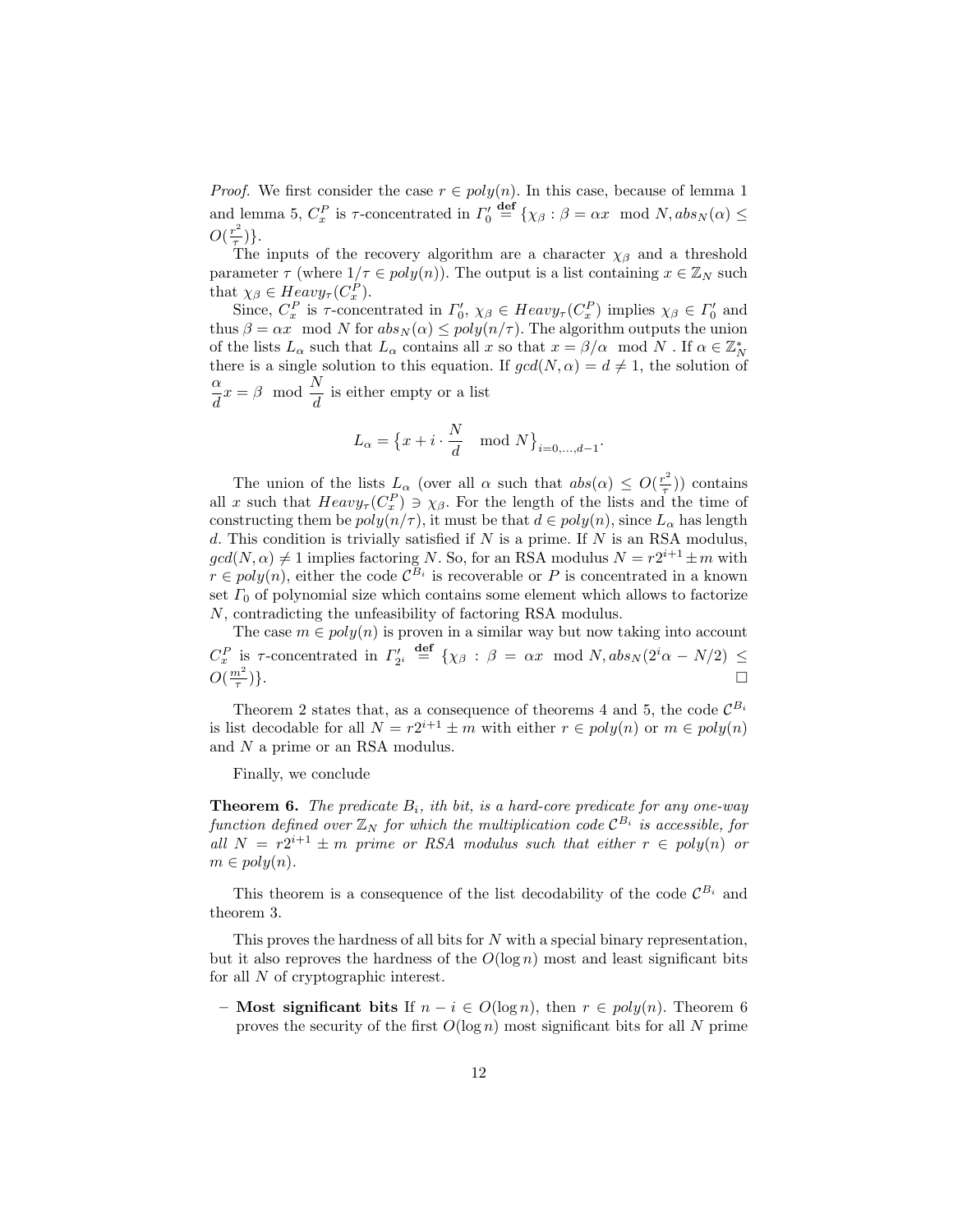or RSA modulus for any one-way function defined over  $\mathbb{Z}_N$  for which the multiplication code  $\mathcal{C}^{B_i}$  is accessible.

**Least significant bits** If  $i \in O(\log n)$  then  $m \in poly(n)$ . Theorem 6 proves the security of the first  $O(\log n)$  most significant bits for all N prime or RSA modulus for any one-way function defined over  $\mathbb{Z}_N$  for which the multiplication code  $\mathcal{C}^{B_i}$  is accessible.

# 6 The security of all bits for all N

This section is devoted to prove the hardness of all bits for all cryptographically relevant  $N$ . First of all in subsection 6.1 we study the bounds given in section 5.2 more accurately. In subsection 6.2 we proceed to prove that  $P$  is concentrated for N prime or RSA modulus. This result, together with the recovery algorithm given in subsection 6.3 and the accessibility of  $\mathcal{C}^P$ , implies the security of the internal bits for all  $N$  of cryptographic interest. This is summarized in theorem 9.

# 6.1 A closer look at the asymptotic behavior of  $\widehat{|P(\alpha)|^2}$

The bounds of section 5.2 are not enough to prove the concentration in the general case. Therefore, in this section we will study the asymptotic behavior of  $|\widehat{P(\alpha)}|^2$  in more detail.

As it was proven in proposition 1

$$
|\widehat{P(\alpha)}|^2 = \Theta\left(\frac{abs_N(m\alpha)^2}{abs_N(\alpha)^2abs_N(2^i\alpha - N/2)^2}\right).
$$

We introduce some notation to express the elements  $\alpha \in \mathbb{Z}_N$  as a function of some parameters useful to describe  $abs_N(\alpha)$  and  $abs_N(2^i\alpha - N/2)$ . Recall that  $N = r2^{i+1} \pm m$ , where  $0 < m < 2^i$ .

**Some parameters**. We define some parameters depending on  $\alpha \geq 0$  or  $\alpha < 0$ . First consider the case  $\alpha \in [0, \frac{N-1}{2}]$ . Denote  $\delta_{\alpha} \equiv \alpha 2^{i} - \frac{N-1}{2} \mod N$ , where  $\delta_{\alpha} \in \left[-\frac{N-1}{2}, \frac{N-1}{2}\right]$  and let  $\lambda_{\alpha}$  be the integer in  $[0, 2^{i-1} - 1]$  such that

$$
\alpha 2^i = (N - 1)/2 + \delta_\alpha + \lambda_\alpha N. \tag{3}
$$

Let  $\alpha$  be an integer in  $\left[-\frac{N-1}{2},0\right)$ . Denote  $\delta_{\alpha} \equiv \alpha 2^{i} + \frac{N+1}{2} \mod N$ , where  $\delta_{\alpha} \in$  $\left[-\frac{N-1}{2}, \frac{N-1}{2}\right]$  and let  $\lambda_{\alpha}$  be the integer in  $[0, 2^{i-1} - 1]$  such that

$$
\alpha 2^i = -(N+1)/2 + \delta_\alpha - \lambda_\alpha N. \tag{4}
$$

Finally, for any  $\alpha \in \left[-\frac{N-1}{2}, \frac{N-1}{2}\right]$  we define  $\mu_{\alpha} \in [0, r]$  as the only integer such that  $abs_N(2^i\alpha - (N-1)/2) = \mu_\alpha 2^i + \delta_\alpha$  with  $\delta_\alpha \in [0, 2^i - 1]$ .

From equations 3 and 4, if  $\alpha \geq 0$ ,

$$
\alpha = ((N-1)/2 + \delta_{\alpha} + \lambda_{\alpha} N)/2^{i}, \qquad (5)
$$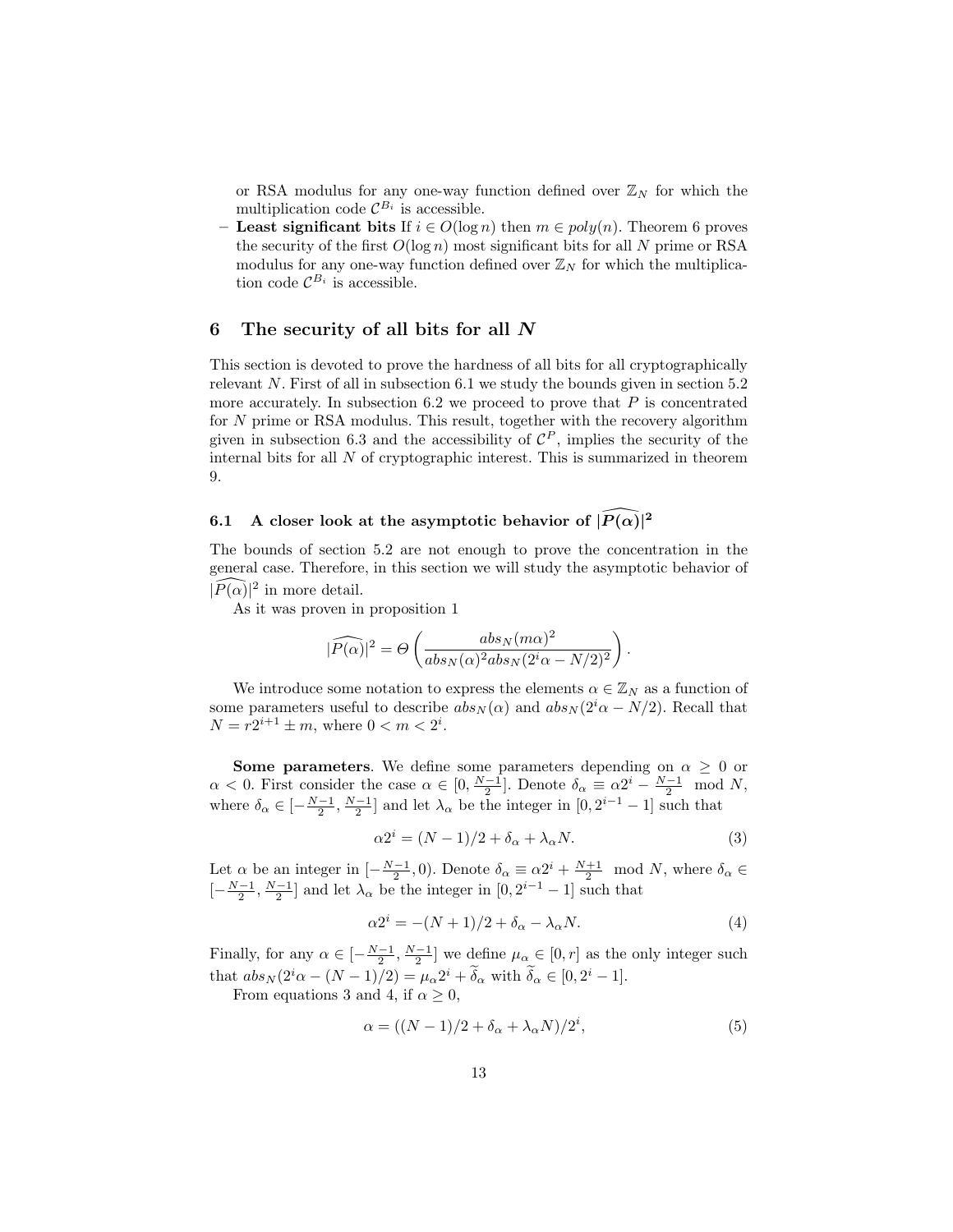and if  $\alpha < 0$ ,

$$
\alpha = (-(N+1)/2 + \delta_{\alpha} - \lambda_{\alpha} N)/2^{i}.
$$
\n(6)

We emphasize that equations 3, 4, 5 and 6 are integer equalities.

The parameters  $\mu_{\alpha}$  and  $\tilde{\delta}_{\alpha}$  are determined by  $\delta_{\alpha}$ . Indeed,

**Lemma 6.** For all  $\alpha \in \mathbb{Z}_N$ ,  $\mu_{\alpha} 2^i + \widetilde{\delta}_{\alpha} = |\delta_{\alpha}|$ .

*Proof.* We will prove that  $abs_N(2^i\alpha - (N-1)/2) = |\delta_{\alpha}|$ . This is obvious when  $\alpha \geq 0$ , since  $\alpha 2^{i} - (N-1)/2 \equiv \delta_{\alpha} \mod N$  and  $\delta_{\alpha} \in \left[-\frac{N-1}{2}, \frac{N-1}{2}\right]$ . When  $\alpha < 0$ , note that

$$
\alpha 2^{i} - (N - 1)/2 \equiv \alpha 2^{i} + (N + 1)/2 \equiv \delta_{\alpha} \mod N.
$$

Since  $\delta_{\alpha} \in \left[-\frac{N-1}{2}, \frac{N-1}{2}\right]$ ,  $abs_N(\alpha 2^i - (N-1)/2) = |\delta_{\alpha}|$  by definition of absolute value.  $\Box$ 

Note that lemmas 4 and 5 in section 5.3 imply that  $||P-P_{|_{\Gamma_{2}i} \cap \Gamma_0}||_2^2 \leq \epsilon$ . That is, if there exists a set  $\Gamma$  where  $P$  is concentrated, then  $\Gamma \subset \Gamma_0 \cap \Gamma_{2^i}$ . The choice of these parameters is motivated by the remark that points  $\alpha \in \Gamma_0 \cap \Gamma_{2^i}$  should be close to small odd multiples of  $N/2^{i+1}$ , that is, observing that  $N/2^{i+1} \approx r$ , we will have that  $abs_N(\alpha) \approx (2\lambda_\alpha + 1)r \pm \mu_\alpha$ , with  $\lambda_\alpha$  and  $\mu_\alpha$  small. Indeed,

**Lemma 7.** For all  $\alpha \in \mathbb{Z}_N$ ,  $abs_N(\alpha) = (2\lambda_{\alpha} + 1)r \pm \mu_{\alpha} + R$ , with  $|R| \leq \lambda_{\alpha}$ .

*Proof.* First of all we consider the case  $\alpha \in [0, \frac{N-1}{2}]$ . In this case  $abs_N(\alpha) = \alpha$ . Suppose  $\delta_{\alpha} \in [0, \frac{N-1}{2}]$  and  $N = r2^{i+1} - m$  (i.e., Case 1 of section 5.1). Since

 $\delta_{\alpha} \ge 0$ , lemma 6 implies  $\delta_{\alpha} = \tilde{\delta}_{\alpha} + \mu_{\alpha} 2^{i}$ . Substituting in equation 5, we get

$$
abs_N(\alpha) = (2\lambda_{\alpha} + 1)r + \mu_{\alpha} + \frac{-(2\lambda_{\alpha} + 1)m + 2\delta_{\alpha} - 1}{2^{i+1}}.
$$

Similarly for the rest of cases, that is: (1)  $\delta_{\alpha} \in [-\frac{N-1}{2}, 0)$  and  $N = r2^{i+1} - m$ , (2)  $\delta_{\alpha} \in [0, \frac{N-1}{2}]$  and  $N = r2^{i+1} + m$  and (3)  $\delta_{\alpha} \in [-\frac{N-1}{2}, 0)$  and  $N = r2^{i+1} + m$ , we obtain

$$
abs_N(\alpha) = (2\lambda_{\alpha} + 1)r \pm \mu_{\alpha} + \frac{\pm (2\lambda_{\alpha} + 1)m \pm 2\widetilde{\delta}_{\alpha} - 1}{2^{i+1}}.
$$

On the other hand, in the case  $\alpha < 0$ ,  $abs_N(\alpha) = -\alpha$ . Considering all the possible combinations for the sign of  $\delta_{\alpha}$  and Case 1 and Case 2, as above, and substituting in equation 6, we obtain

$$
abs_N(\alpha) = (2\lambda_{\alpha} + 1)r \pm \mu_{\alpha} + \frac{\pm (2\lambda_{\alpha} + 1)m \pm 2\delta_{\alpha} + 1}{2^{i+1}}.
$$

If  $\lambda_{\alpha} = 0$  it is easy to see that  $R = 0$  and the lemma is true. Indeed,  $\lambda_{\alpha} = 0$ implies  $\pm m\pm 2\widetilde{\delta}_\alpha \pm 1=0 \mod 2^{i+1}$  due to the fact that equations 3 and 4 were integer equalities. Because of the range of definition of m and  $\delta_{\alpha}$ , this congruence is equivalent to the equality  $\pm m \pm 2\delta_{\alpha} \pm 1 = 0$  and therefore  $R = 0$ . Now, to prove the lemma proceed by induction over  $\lambda_{\alpha}$ . prove the lemma proceed by induction over  $\lambda_{\alpha}$ .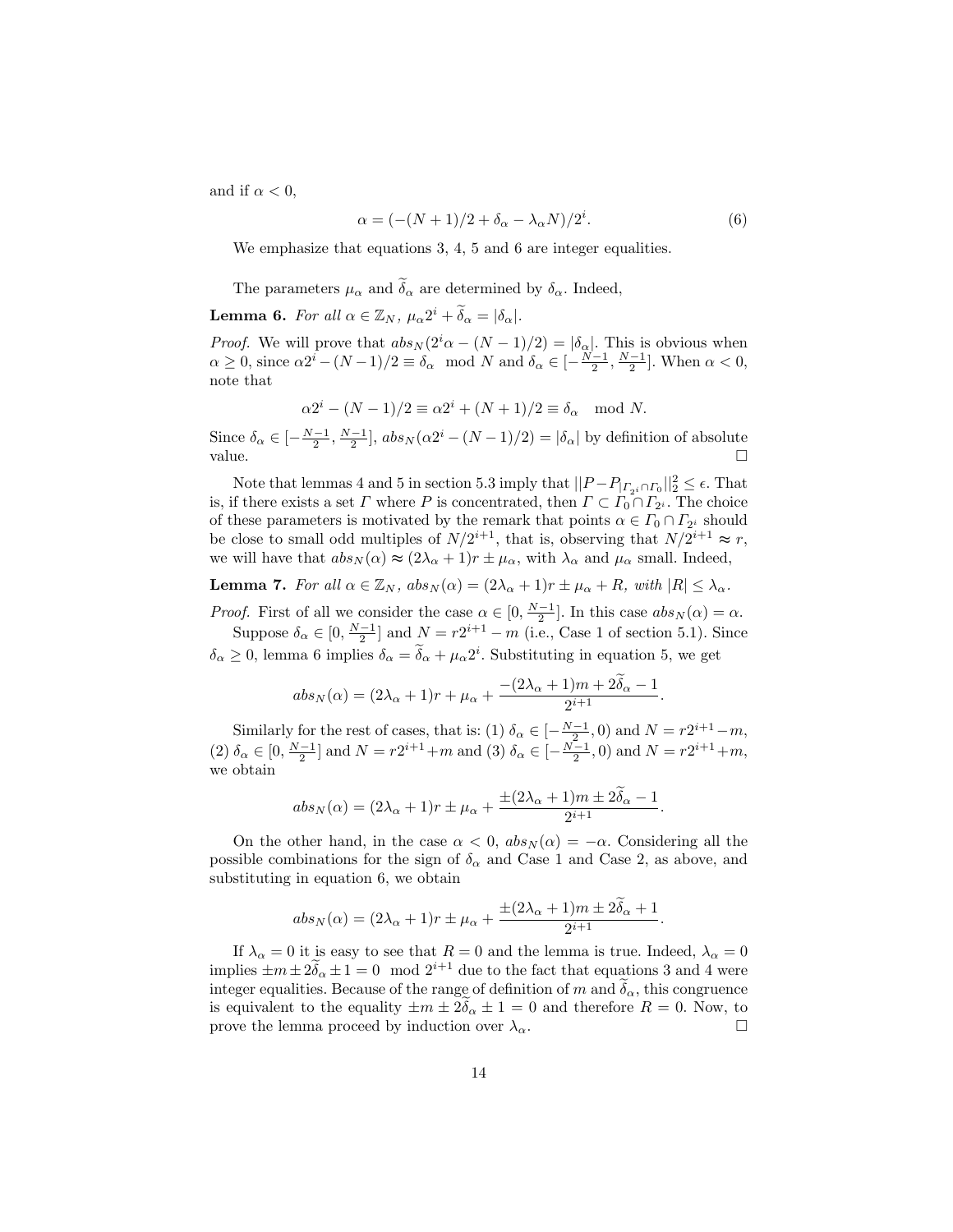**Corollary 1.** For all  $\alpha \in \mathbb{Z}_N$ ,  $abs_N(\alpha) \geq \lambda_\alpha(2r-1)$ .

*Proof.* Simply note that  $\mu_{\alpha} \in [0, r]$  and  $|R| \leq \lambda_{\alpha}$ . Then,

$$
abs_N(\alpha) = (2\lambda_{\alpha} + 1)r \pm \mu_{\alpha} + R \ge 2\lambda_{\alpha}r + R \ge \lambda_{\alpha}(2r - 1).
$$

From these lemmas we can easily prove the following:

Lemma 8.  $abs_N(\alpha)^2abs_N(2^i\alpha-\frac{N-1}{2})^2\geq \lambda_\alpha^2\mu_\alpha^2r^22^{2i+2}\frac{1}{4}$  $\frac{1}{4}$ .

*Proof.* As we have seen in corollary 1,  $abs_N(\alpha) \geq \lambda_\alpha(2r-1)$ , therefore

$$
abs_N(\alpha)^2 abs_N(2^i \alpha - \frac{N-1}{2})^2 \geq \lambda_\alpha^2 (2r-1)^2 (\mu_\alpha 2^i + \widetilde{\delta}_\alpha)^2 \geq \lambda_\alpha^2 (2r-1)^2 (\mu_\alpha 2^i)^2 \geq
$$
  
 
$$
\geq \lambda_\alpha^2 \frac{(2r-1)^2}{(2r)^2} (2r)^2 (\mu_\alpha 2^i)^2 \geq \lambda_\alpha^2 \mu_\alpha^2 r^2 2^{2i+2} \frac{1}{4}.
$$

$$
\Box
$$

Now it is easy to characterize the asymptotic behavior of  $\widehat{P(\alpha)}^2$  in terms of  $\lambda_{\alpha}$  and  $\mu_{\alpha}$ .

**Proposition 2.** For all  $\alpha \in \mathbb{Z}_N$  such that  $\lambda_{\alpha} > 0$  and  $\mu_{\alpha} > 0$ 

$$
|\widehat{P(\alpha)}|^2 < O\big(\frac{1}{\lambda_\alpha^2\mu_\alpha^2}\big).
$$

*Proof.* Since  $abs_N(m\alpha) \leq N/2$ , from proposition 1 and the lemma 8, if  $\lambda_{\alpha} > 0$ and  $\mu_{\alpha} > 0$ ,

$$
|\widehat{P(\alpha)}|^2 < O\left(\frac{abs_N(m\alpha)^2}{abs_N(\alpha)^2abs_N(2^i\alpha-N/2)^2}\right) < O\big(\frac{N^2}{\lambda_\alpha^2\mu_\alpha^2r^22^{2i+2}}\big) < O\big(\frac{1}{\lambda_\alpha^2\mu_\alpha^2}\big).
$$

Before proceeding to prove our main theorem, we note that elements in  $\mathbb{Z}_N$ have a convenient representation in these parameters.

Lemma 9. The following map is injective

$$
\pi: [-\frac{N-1}{2}, \frac{N-1}{2}] \longrightarrow [0, 2^{i-1} - 1] \times [0, r] \times \{\pm 1\} \times \{\pm 1\}
$$
  
 $\alpha \longmapsto (\lambda_{\alpha}, \mu_{\alpha}, s_{\alpha}, s_{\delta})$ 

where  $s_{\alpha} = 1$  if  $\alpha \geq 0$  and  $-1$  otherwise and  $s_{\delta} = 1$  if  $\delta_{\alpha} \geq 0$  and  $-1$  otherwise.

*Proof.* Reducing equations 3 and 4 modulo  $2^i$  it is clear that  $\lambda_{\alpha}$  and  $s_{\delta}$  determine  $\tilde{\delta}_{\alpha}$  modulo 2<sup>*i*</sup> and therefore  $\tilde{\delta}_{\alpha}$ . Then  $\alpha$  can be computed from  $\pi(\alpha)$  using equations 5 or 6. equations 5 or 6.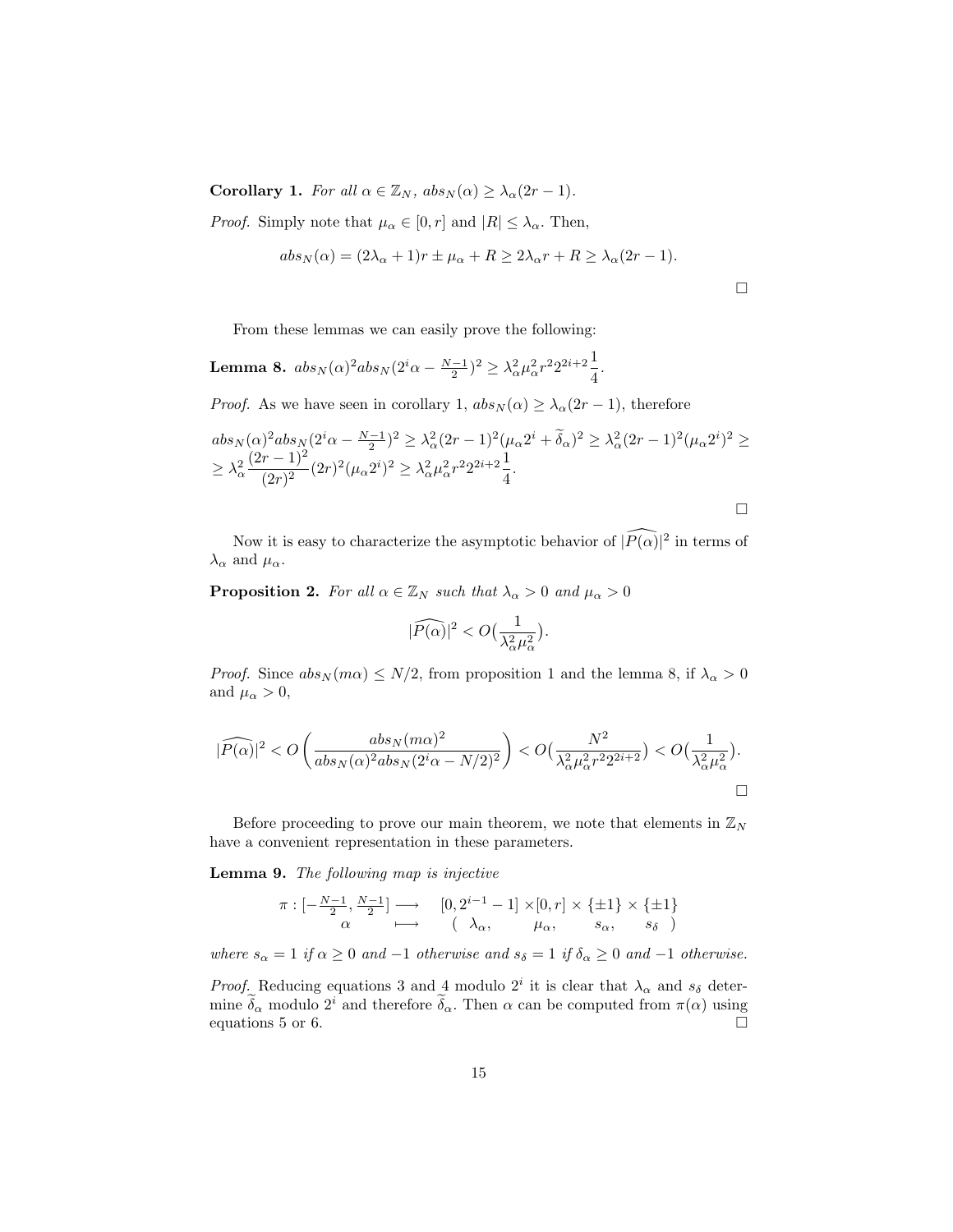## 6.2 The concentration of the ith bit for all N

As a result of lemma 9 of the above section, we can describe the elements of  $\mathbb{Z}_N$ as regions in  $[0, 2^{i-1} - 1] \times [0, r] \times {\pm 1} \times {\pm 1}$ . Now we can present our result about the concentration of the ith bit.

**Theorem 7.** P is  $\epsilon$ -concentrated in  $\Gamma \stackrel{\text{def}}{=} {\{\chi_{\alpha} : \lambda_{\alpha} < O(\frac{1}{\epsilon}), \mu_{\alpha} < O(\frac{1}{\epsilon})\}}.$ 

*Proof.* Let  $\Gamma_k \stackrel{\text{def}}{=} {\chi_\alpha : \lambda_\alpha \leq k, \mu_\alpha \leq k}$ , we will prove that

$$
\sum_{\chi_{\alpha} \notin \Gamma_k} |\widehat{P(\alpha)}|^2 < O\left(\frac{1}{k}\right).
$$

Note that  $\mathbb{Z}_N \backslash \Gamma_k = \{ \chi_\alpha : \lambda_\alpha = 0, \mu_\alpha > k \} \cup \{ \chi_\alpha : \lambda_\alpha > k, \mu_\alpha = 0 \} \cup \{ \chi_\alpha : \chi_\alpha = k \}$  $\lambda_{\alpha} > k, \mu_{\alpha} \geq 1$ }  $\cup$  { $\chi_{\alpha} : \lambda_{\alpha} \geq 1, \mu_{\alpha} > k$  }.

To bound the sum of  $\widehat{P(\alpha)}^2$  over the two first sets, the bounds of lemma 3 of section 5.2 will suffice, while we will need proposition for the other bounds. Indeed, when  $\lambda_{\alpha} = 0$ , using one of the bounds of lemma 3,

$$
\sum_{\lambda_{\alpha}=0,\mu_{\alpha}>k} |\widehat{P(\alpha)}|^2 \le O(m^2) \sum_{\lambda_{\alpha}=0,\mu_{\alpha}>k} \frac{1}{abs_N(2^i\alpha - (N-1)/2)^2} \n< O(m^2) \sum_{\lambda_{\alpha}=0,\mu_{\alpha}>k} \frac{1}{(\widetilde{\delta}_{\alpha} + \mu_{\alpha}2^i)^2} \n< O(m^2) \sum_{\lambda_{\alpha}=0,\mu_{\alpha}>k} \frac{1}{(\mu_{\alpha}2^i)^2} \n< O(1) \sum_{\lambda_{\alpha}=0,\mu_{\alpha}>k} \frac{1}{\mu_{\alpha}^2} < O(\frac{1}{k}).
$$

On the other hand, when  $\mu_{\alpha} = 0$ , using the other bound of lemma 3,

$$
\begin{split} \sum_{\lambda_{\alpha}>k, \mu_{\alpha}=0}|\widehat{P(\alpha)}|^2 &\leq O(r^2)\sum_{\lambda_{\alpha}>k, \mu_{\alpha}=0}\frac{1}{abs_N(\alpha)^2} < \\ &< O(r^2)\sum_{\lambda_{\alpha}>k, \mu_{\alpha}=0}\frac{1}{\lambda_{\alpha}^2(2r-1)^2} < \\ &< O(1)\sum_{\lambda_{\alpha}>k, \mu_{\alpha}=0}\frac{1}{\lambda_{\alpha}^2} < O(\frac{1}{k}). \end{split}
$$

To conclude the proof we need to show that

$$
\sum_{\lambda_{\alpha} > k, \mu_{\alpha} \ge 1} |\widehat{P(\alpha)}|^2 + \sum_{\lambda_{\alpha} \ge 1, \mu_{\alpha} > k} |\widehat{P(\alpha)}|^2 < O(\frac{1}{k}).
$$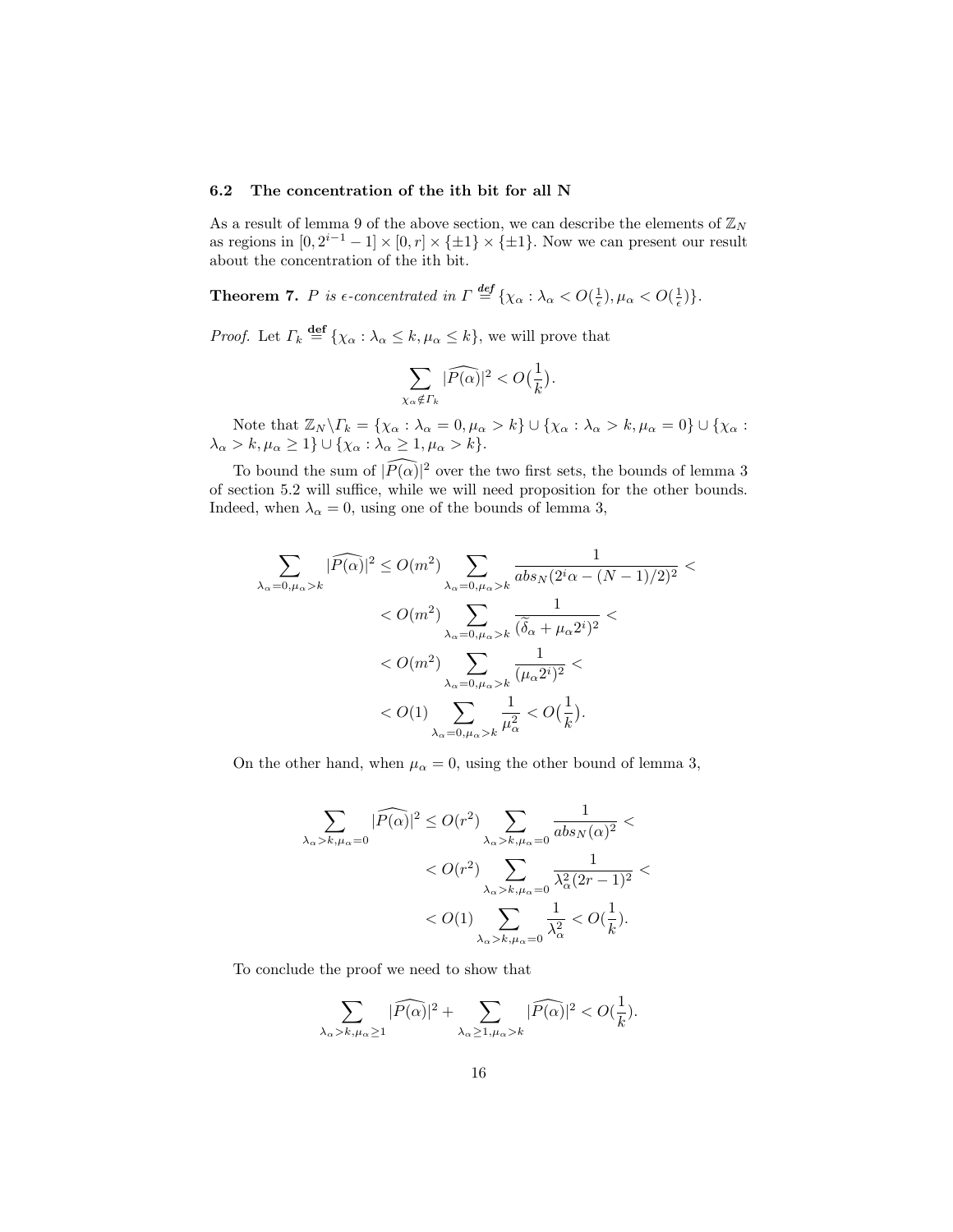From proposition 6.2,

$$
|\widehat{P(\alpha)}|^2 < O\big(\frac{1}{\lambda_\alpha^2\mu_\alpha^2}\big).
$$

As a consequence,

$$
\sum_{\substack{\lambda_{\alpha} > k, \mu_{\alpha} \geq 1 \\ \lambda_{\alpha} \geq 1}} |\widehat{P(\alpha)}|^2 + \sum_{\substack{\lambda_{\alpha} \geq 1, \mu_{\alpha} > k \\ \lambda_{\alpha} \geq 1}} |\widehat{P(\alpha)}|^2 \leq \sum_{\substack{\lambda_{\alpha} > k, \mu_{\alpha} \geq 1 \\ \lambda_{\alpha} \geq k, \mu_{\alpha} \geq 1}} \frac{1}{\lambda_{\alpha}^2 \mu_{\alpha}^2} + \sum_{\lambda_{\alpha} \geq 1, \mu_{\alpha} > k} \frac{1}{\lambda_{\alpha}^2 \mu_{\alpha}^2} = \sum_{\mu_{\alpha} \geq 1} \frac{1}{\mu_{\alpha}^2} (\sum_{\mu_{\alpha} > k} \frac{1}{\mu_{\alpha}^2}) < O(\frac{1}{k}).
$$

We conclude that if  $k \in O(\frac{1}{\epsilon}), \sum$  $\chi_{\alpha}$ ∉Γ  $|\widehat{P(\alpha)}|^2 \leq \epsilon$  as stated in theorem 7.  $\Box$ 

# 6.3 The hardness of the ith bit for all N

In the previous section we proved the concentration of the predicate  $B_i$ . To complete the proof of the main theorem concerning its hardness, in this section we prove the recoverability of the code  $\mathcal{C}^{B_i}$ .

**Theorem 8.** The code  $\mathcal{C}^{B_i}$  is recoverable for all N prime or RSA modulus.

Proof. This recovery algorithm is almost identical to the one given in [1].

Because of theorem 7 and lemma 1,  $C_x^P$  is  $\tau$ -concentrated in  $\Gamma' \stackrel{\text{def}}{=} {\{\chi_{\beta} : \beta = \text{const.}}\}$  $\alpha x \mod N, \chi_{\alpha} \in \Gamma$ , where  $\Gamma \stackrel{\text{def}}{=} {\chi_{\alpha} : \lambda_{\alpha} < O(\frac{1}{\tau})}, \mu_{\alpha} < O(\frac{1}{\tau})$ .

The inputs of the recovery algorithm are a character  $\chi_{\beta}$  and a threshold parameter  $\tau$ , where  $1/\tau \in poly(n)$ . The output is a list containing  $x \in \mathbb{Z}_N$  such that  $\chi_{\beta} \in Heavy_{\tau}(C_x^P)$ .

Since,  $C_x^P$  is  $\tau$ -concentrated in  $\Gamma'$ ,  $\chi_{\beta} \in Heavy_\tau(C_x^P)$  implies  $\chi_{\beta} \in \Gamma'$  and thus  $\beta = \alpha x \mod N$  for  $\lambda_{\alpha} < poly(n/\tau)$  and  $\mu_{\alpha} < poly(n/\tau)$ . The algorithm outputs the list  $L \stackrel{\text{def}}{=} \{x : x = \beta/\alpha \mod N, \chi_\alpha \in \Gamma\}$ . The length of the list and the time of constructing it is  $poly(n/\tau)$ .

 $\Box$ 

Theorem 2 states that, as a consequence of theorems 7 and 8, the code  $\mathcal{C}^{B_i}$ is list decodable for all N prime or RSA modulus. We conclude

**Theorem 9.** If N is prime or is an RSA modulus, the predicate  $B_i$  is hard-core for any one-way function defined over  $\mathbb{Z}_N$  for which the multiplication code is accessible.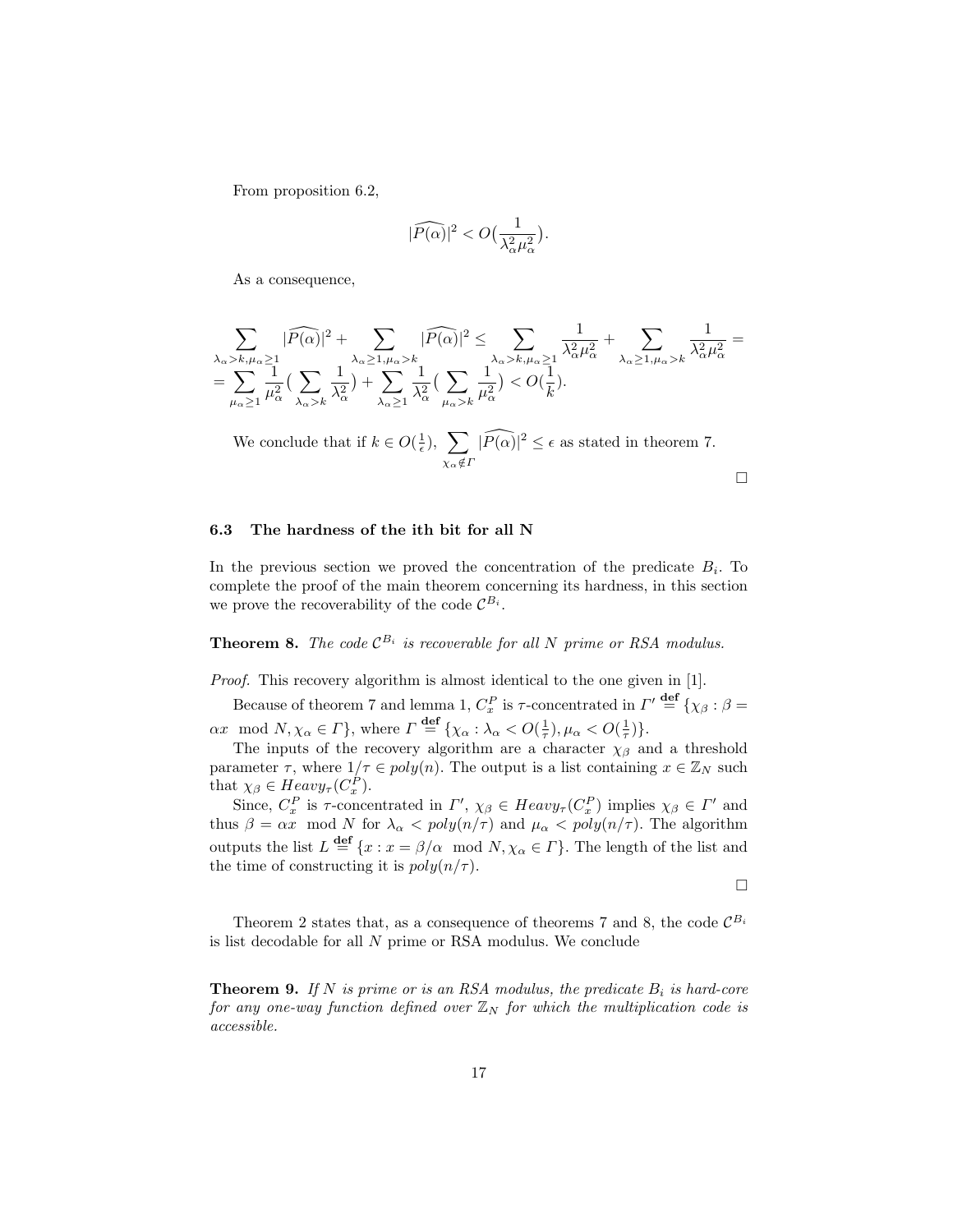### 7 All bits of the Paillier encryption scheme are secure

Let  $N = p \cdot q$  be an RSA modulus, given an element  $g \in \mathbb{Z}_{N^2}^*$  such that N divides the order of  $g$ , the Paillier trapdoor permutation, introduced in [10] is the map:

$$
\mathcal{E}_g: \mathbb{Z}_N^* \times \mathbb{Z}_N \longrightarrow \mathbb{Z}_{N^2}^* (r,m) \longrightarrow r^N g^m
$$

Taking  $r$  to be a random element and  $m$  the plaintext, the Paillier probabilistic encryption scheme encrypts m as  $\mathcal{E}_q(r,m)$  and is semantically secure under the Decisional Composite N-th residuosity assumption.

In this section we will sketch the proof of the security of any bit  $P$  of the message. We stress that by security of  $P$  we mean that we relate the ability of an adversary in predicting  $P(m)$  from  $\mathcal{E}_q(r,m)$  to the ability of recovering m from  $\mathcal{E}_g(r,m)$ , and not to the ability of inverting  $\mathcal{E}_g$ .

The concentration and recoverability of the multiplication code  $\mathcal{C}^P$ , where  $P : \mathbb{Z}_N \to {\{\pm 1\}}$  is the predicate ith bit of the message, follows from our results of section 6.3. Then, the code  $\mathcal{C}^P$  is list decodable.

The one-way function  $\mathcal{E}_g$  has domain in  $\mathbb{Z}_N^* \times \mathbb{Z}_N$ , while the predicate has domain in  $\mathbb{Z}_N$ , so we need to slightly change the definition of accessibility to fit this situation. We will first give the access algorithm, then we will give the new definition of accessible code and argue that this new definition is enough to apply the list decoding methodology.

The access algorithm A, on input  $(N, g, \mathcal{E}_g(r, x), j)$ , chooses a random element  $\ell \in \mathbb{Z}_N^*$ , and outputs  $(\mathcal{E}_g(r,x))^j \cdot \ell^N$ . Note that

$$
(\mathcal{E}_g(r,x))^j \cdot \ell^N \equiv \mathcal{E}_g(r^j \cdot \ell, xj) \mod N^2.
$$

It is not hard to see that for this access algorithm  $A$  the code satisfies the following properties:

- 1. Code access:  $\forall x, j \in \mathbb{Z}_N$ ,  $\mathcal{A}(N, g, \mathcal{E}_g(r, x), j)$  returns  $\mathcal{E}_g(r', x')$  such that  $C_x^{P_{N,g}}(j) = P_{N,g}(x')$
- 2. Well spread: For uniformly distributed  $C_x^{P_{N,g}} \in \mathcal{C}^{P_{N,g}}$  and  $j \in \mathbb{Z}_N$ , the distribution of  $(r', x') \in \mathbb{Z}_N^* \times \mathbb{Z}_N$  satisfying  $\mathcal{E}_g(r', x') = \mathcal{A}(N, g, \mathcal{E}_g(r, x), j)$ is statistically close to the uniform distribution on  $\mathbb{Z}_N^* \times \mathbb{Z}_N$
- 3. Bias preserving: For every codeword  $C_x^{P_{N,g}} \in \mathcal{C}^{P_{N,g}}$ ,

$$
|\Pr(C_x^{P_{N,g}}(j) = 1 : j \leftarrow \mathbb{Z}_N) - \Pr(P_{N,g}(z) = 1 : z \leftarrow \mathbb{Z}_N)| \leq \nu(n),
$$

where  $\nu$  is a negligible function.

Compare these properties with the ones that an accessible code must verify (see definition 10 of section 4). Both definitions are almost identical but now the property that the code is well spread is for  $(r', x') \in \mathbb{Z}_N^* \times \mathbb{Z}_N$  and not on the domain of the definition of the code.

Lemmas 2 and 3 of [1] prove that if the code  $\mathcal{C}^P$  is accessible with respect to F, an oracle B predicting P from F with probability exceeding  $maj_P + \epsilon$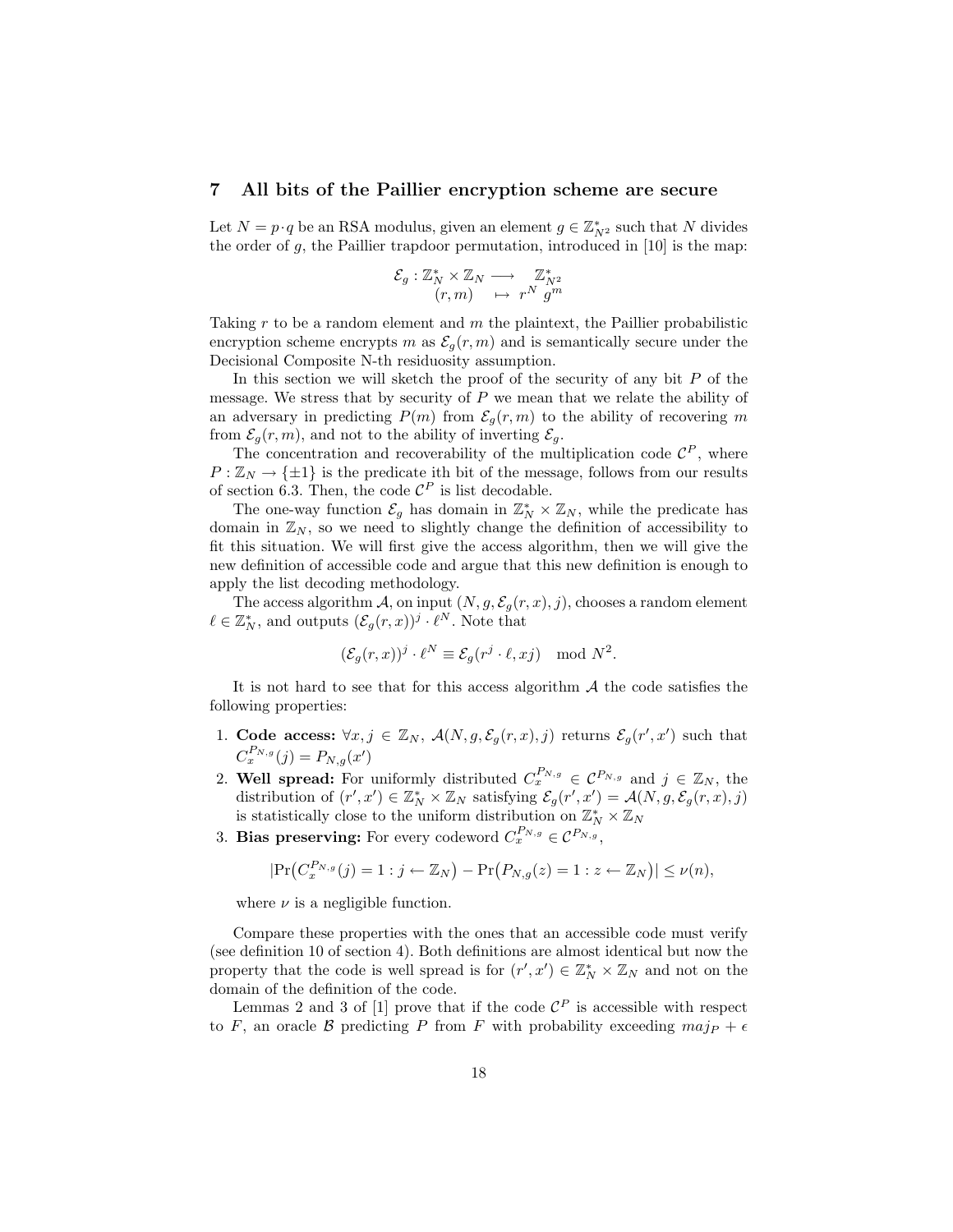implies access to a corrupted codeword w such that  $\Delta(C_x, w) \leq \text{minor}_{C_x} - \epsilon$ . The property that the code is well spread is used in the proofs of these lemmas. It is immediate to see that to do the same reasoning in the Paillier case we need to require precisely the second condition above.

Summarizing, the definition we gave above is exactly the one we need to prove that an oracle predicting  $P(x)$  from  $\mathcal{E}_g(r',x)$  gives access to a corrupted codeword w sufficiently close to x. But to prove theorem 3 which states that list decodability of  $\mathcal{C}^P$  plus accessibility implies that P is a hard-core of F, accessibility was only necessary to prove access to a corrupted codeword  $w$ . Therefore, the argument we gave in this section with the concentration and recoverability of the multiplication code  $\mathcal{C}^{P_{N,g}}$  of section 6.3 implies the security of all bits of the message of the Paillier trapdoor permutation.

We emphasize that the security of all bits of the Paillier encryption scheme was only known based on a non-standard computational assumption [3].

# 8 Other predicates

We note that theorem 6 is enough to reprove the hardness of segment predicates. Recall from section 2 that a t-segment predicate is a predicate which changes value  $t \in poly(n)$  number of times. Define G as

$$
G(x) = \frac{P(x+1) - P(x)}{2},
$$

and note that  $G(x) \neq 0$  for exactly t values of x. Although in this case we cannot compute  $\widehat{G(\alpha)}$  explicitly as before, we still have  $|\widehat{G(\alpha)}|^2 \leq t^2/N^2$ . The same arguments as in lemma 5 prove that P is concentrated up to  $\epsilon$  in  $\Gamma_0$   $\stackrel{\text{def}}{=}$  $\{\chi_{\alpha}: abs_N(\alpha) \leq O(\frac{t^2}{\epsilon})\}$  $\left\{\frac{z}{\epsilon}\right\}$  - this corresponds to claim 4.1 of [1].

In the last section we proved the security of all bits in the binary representation of the preimage for any one-way function defined over  $\mathbb{Z}_N$  with multiplicative access provided that N is odd. Note that the same proof would do for any other "almost periodic" predicate. Indeed, for any  $d \in \mathbb{N}$  define  $P_d : \mathbb{Z}_N \to {\pm 1}$  as 1 if  $[x]$  ∈  $[kd, (k+1)d-1]$ , k even, and -1 otherwise. Write  $N = r2d \pm m$ , with  $0 < m < d$ . Then all the results proven in the last section are also valid for  $P_d$ just writing d instead of  $2^i$ .

## 9 Conclusion

In our opinion the list decoding methodology formalized in [1] has not received enough attention. Because of the elegance and generality of the method and the power of the different tools it uses it should be considered the starting point of any bit security proof. In this paper we have extended the number of predicates to which the list decoding methodology applies. As a result we prove the security of all bits of any of the usual cryptographic one-way functions with multiplicative access defined on a cyclic group of order N.